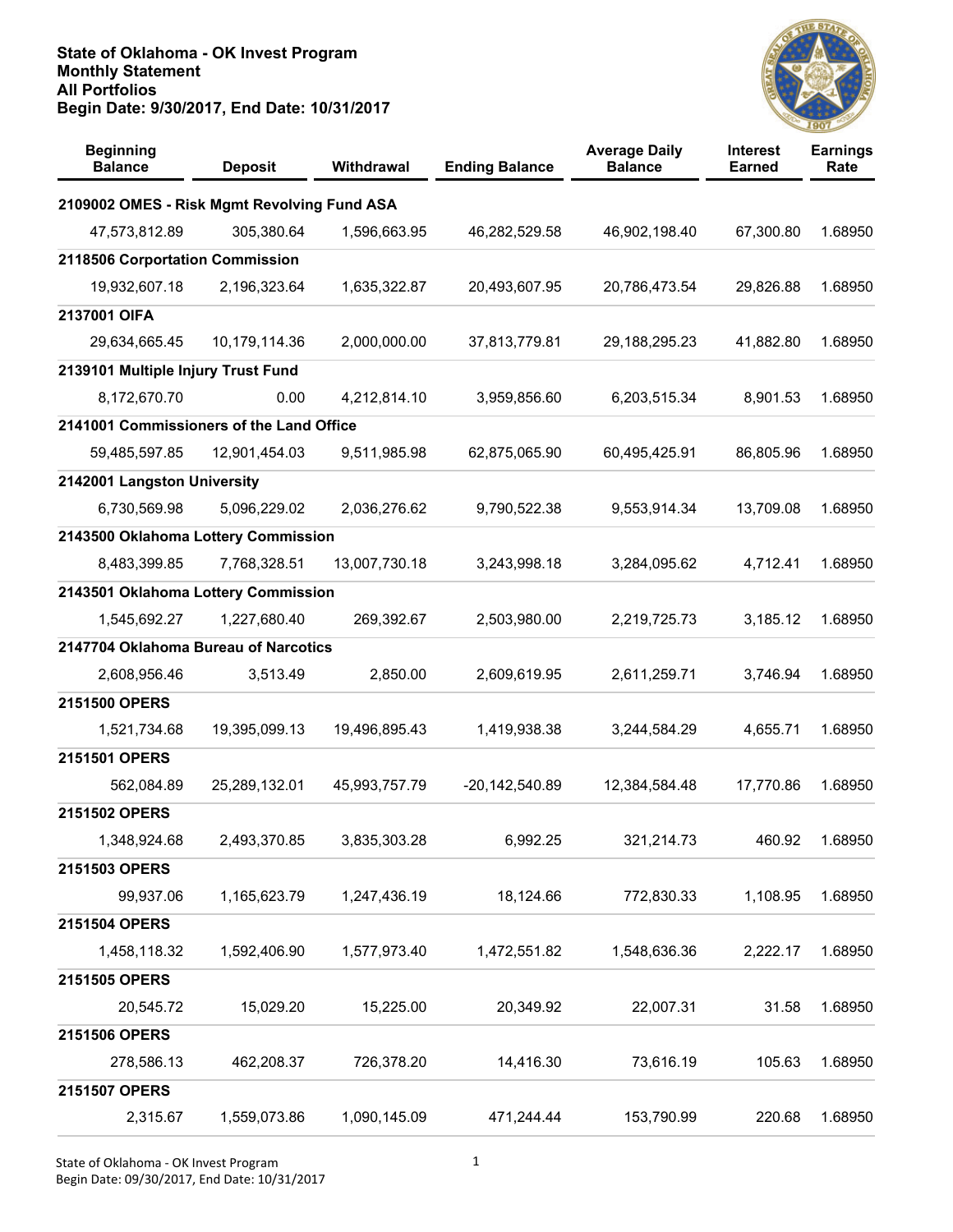| <b>Beginning</b><br><b>Balance</b>       | <b>Deposit</b> | Withdrawal     | <b>Ending Balance</b> | <b>Average Daily</b><br><b>Balance</b> | Interest<br><b>Earned</b> | <b>Earnings</b><br>Rate |
|------------------------------------------|----------------|----------------|-----------------------|----------------------------------------|---------------------------|-------------------------|
| 2151508 OPERS                            |                |                |                       |                                        |                           |                         |
| 261.02                                   | 195,216.55     | 130,951.38     | 64,526.19             | 19,612.37                              | 28.14                     | 1.68950                 |
| 2151510 OPERS                            |                |                |                       |                                        |                           |                         |
| 0.00                                     | 771,747.84     | 771,747.84     | 0.00                  | 74,696.54                              | 107.18                    | 1.68950                 |
| 2153001 Panhandle State University       |                |                |                       |                                        |                           |                         |
| 2,526,943.21                             | 2,203,447.92   | 1,185,958.31   | 3,544,432.82          | 3,646,823.19                           | 5,232.89                  | 1.68950                 |
| 2155701 OK Police Pension                |                |                |                       |                                        |                           |                         |
| 49,136,479.26                            | 12,335,360.43  | 9,863,317.43   | 51,608,522.26         | 55,343,265.96                          | 79,413.04                 | 1.68950                 |
| 2169502 Tax Commission                   |                |                |                       |                                        |                           |                         |
| 382,047,645.01                           | 377,977,200.94 | 378,067,304.01 | 381,957,541.94        | 171,622,268.77                         | 246,263.85                | 1.68950                 |
| 2169520 Tax Commission                   |                |                |                       |                                        |                           |                         |
| 3,913,188.09                             | 2,812,887.56   | 3,932,558.95   | 2,793,516.70          | 5,731,746.49                           | 8,224.59                  | 1.68950                 |
| 2169521 Tax Commission                   |                |                |                       |                                        |                           |                         |
| 35,478,699.32                            | 42,674,371.73  | 40,309,138.68  | 37,843,932.37         | 18,063,819.86                          | 25,920.10                 | 1.68950                 |
| 2174007 State Treasurer                  |                |                |                       |                                        |                           |                         |
| 307,326.65                               | 96,432.10      | 0.00           | 403,758.75            | 388,205.19                             | 557.04                    | 1.68950                 |
| 2183006 DHS - CSED                       |                |                |                       |                                        |                           |                         |
| 11,762,933.47                            | 8,435,218.13   | 10,152,922.74  | 10,045,228.86         | 9,866,502.25                           | 14,157.62                 | 1.68950                 |
| 7200039 Oklahoma Boll Weevil Eradication |                |                |                       |                                        |                           |                         |
| 1,480,631.68                             | 2,060.78       | 35,591.91      | 1,447,100.55          | 1,464,961.71                           | 2,102.10                  | 1.68950                 |
| 7200320 Department of Wildlife           |                |                |                       |                                        |                           |                         |
| 938,224.19                               | 3,540,397.68   | 3,405,781.82   | 1,072,840.05          | 1,441,143.05                           | 2,067.92                  | 1.68950                 |
| 7200359 OERB                             |                |                |                       |                                        |                           |                         |
| 10,356,943.15                            | 1,195,598.48   | 361,561.34     | 11,190,980.29         | 11,158,226.71                          | 16,011.14                 | 1.68950                 |
| 7200370 OIFA                             |                |                |                       |                                        |                           |                         |
| 526,875.25                               | 37,659.87      | 81,606.33      | 482,928.79            | 511,082.63                             | 733.36                    | 1.68950                 |
| 7200391 Multiple Injury Trust Fund       |                |                |                       |                                        |                           |                         |
| 97,828.92                                | 107,315.96     | 84,266.90      | 120,877.98            | 126,283.10                             | 181.21                    | 1.68950                 |
| 7200410 Commissioners of the Land Office |                |                |                       |                                        |                           |                         |
| 2,299,491.69                             | 2,744.67       | 32,808.68      | 2,269,427.68          | 2,281,503.80                           | 3,273.77                  | 1.68950                 |
| 7200435 Oklahoma Lottery Commission      |                |                |                       |                                        |                           |                         |
| 11,188,968.65                            | 7,555,554.36   | 5,807,034.85   | 12,937,488.16         | 12,917,977.03                          | 18,536.24                 | 1.68950                 |
| 7200515 OPERS                            |                |                |                       |                                        |                           |                         |
| 108,290.87                               | 550,361.21     | 612,169.34     | 46,482.74             | 313,925.17                             | 450.46                    | 1.68950                 |
| 7200557 Oklahoma Police Pension          |                |                |                       |                                        |                           |                         |
| 166.06                                   | 340,644.52     | 340,810.58     | 0.00                  | 8,140.24                               | 11.68                     | 1.68950                 |
| 7200588 Real Estate Commission           |                |                |                       |                                        |                           |                         |
| 565,210.29                               | 120,444.58     | 183,265.93     | 502,388.94            | 548,615.06                             | 787.22                    | 1.68950                 |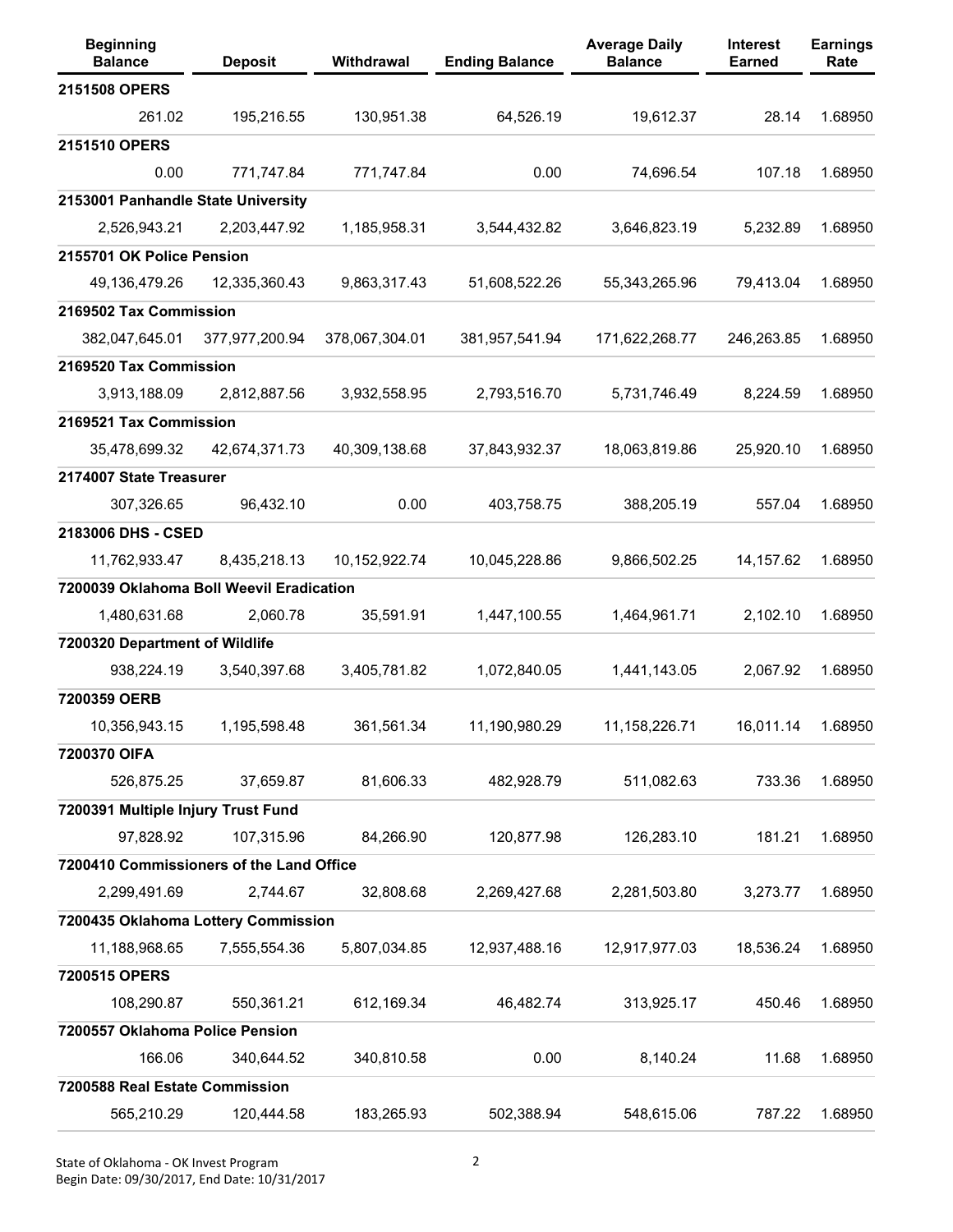| <b>Beginning</b><br><b>Balance</b>           | <b>Deposit</b> | Withdrawal    | <b>Ending Balance</b> | <b>Average Daily</b><br><b>Balance</b> | <b>Interest</b><br><b>Earned</b> | <b>Earnings</b><br>Rate |
|----------------------------------------------|----------------|---------------|-----------------------|----------------------------------------|----------------------------------|-------------------------|
| 7200830 Department of Human Services         |                |               |                       |                                        |                                  |                         |
| 52,141.70                                    | 71.65          | 0.00          | 52,213.35             | 52,194.86                              | 74.90                            | 1.68950                 |
| 7201825 University Hospitals Authority       |                |               |                       |                                        |                                  |                         |
| 5,987,528.64                                 | 1,049,845.39   | 40,334.10     | 6,997,039.93          | 6,011,865.79                           | 8,626.53                         | 1.68950                 |
| 7205090 OMES Risk Management Division/DSC    |                |               |                       |                                        |                                  |                         |
| 44,494,632.71                                | 512,887.97     | 2,058,847.12  | 42,948,673.56         | 43,993,021.95                          | 63,126.37                        | 1.68950                 |
| 7205204 JM Davis Arms & Historical Museum    |                |               |                       |                                        |                                  |                         |
| 3,238.86                                     | 4.45           | 0.00          | 3,243.31              | 3,242.16                               | 4.65                             | 1.68950                 |
| 7205320 Department of Wildlife               |                |               |                       |                                        |                                  |                         |
| 507,306.51                                   | 83,149.13      | 85,608.97     | 504,846.67            | 522,510.29                             | 749.76                           | 1.68950                 |
| 7205359 Sustaining OK Energy Resources       |                |               |                       |                                        |                                  |                         |
| 3,423,433.90                                 | 91,005.53      | 9,110.45      | 3,505,328.98          | 3,496,210.75                           | 5,016.78                         | 1.68950                 |
| 7205435 Oklahoma Lottery Commission          |                |               |                       |                                        |                                  |                         |
| 168,261.65                                   | 227.48         | 20,225.00     | 148,264.13            | 150,815.10                             | 216.41                           | 1.68950                 |
| 7205515 OPERS                                |                |               |                       |                                        |                                  |                         |
| 258,920.48                                   | 27,316.38      | 0.00          | 286,236.86            | 266,265.83                             | 382.07                           | 1.68950                 |
| 7205563 OK Bd for Private Vocational Schools |                |               |                       |                                        |                                  |                         |
| 335,600.87                                   | 1,510.62       | 22,445.34     | 314,666.15            | 327,720.29                             | 470.25                           | 1.68950                 |
| 7205630 Oklahoma Department of Securities    |                |               |                       |                                        |                                  |                         |
| 398,407.32                                   | 547.65         | 1,091.88      | 397,863.09            | 397,868.84                             | 570.91                           | 1.68950                 |
| 7205807 Oklahoma Health Care Authority       |                |               |                       |                                        |                                  |                         |
| 4,756,404.90                                 | 40,914,246.53  | 39,988,461.19 | 5,682,190.24          | 18,219,802.63                          | 26,143.92                        | 1.68950                 |
| 7210270 State Election Board                 |                |               |                       |                                        |                                  |                         |
| 6,140,708.40                                 | 8,440.93       | 219,888.84    | 5,929,260.49          | 6,049,625.21                           | 8,680.71                         | 1.68950                 |
| 7210320 Department of Wildlife               |                |               |                       |                                        |                                  |                         |
| 1,963,351.95                                 | 23,602.09      | 0.00          | 1,986,954.04          | 1,978,865.37                           | 2,839.51                         | 1.68950                 |
| 7210350 Oklahoma Historical Society          |                |               |                       |                                        |                                  |                         |
| 27.06                                        | 0.04           | 0.00          | 27.10                 | 27.09                                  | 0.04                             | 1.68950                 |
| 7210400 Office of Juvenile Affairs           |                |               |                       |                                        |                                  |                         |
| 66,060.76                                    | 90.76          | 0.00          | 66,151.52             | 66,128.10                              | 94.89                            | 1.68950                 |
| 7210410 Commissioners of the Land Office     |                |               |                       |                                        |                                  |                         |
| 19,897,792.76                                | 27,343.53      | 0.00          | 19,925,136.29         | 19,918,079.90                          | 28,580.81                        | 1.68950                 |
| 7210515 OPERS                                |                |               |                       |                                        |                                  |                         |
| 3,219.45                                     | 1,262.18       | 0.00          | 4,481.63              | 4,101.46                               | 5.89                             | 1.68950                 |
| 7210588 Real Estate Commission               |                |               |                       |                                        |                                  |                         |
| 327,268.73                                   | 9,665.29       | 1,601.33      | 335,332.69            | 331,663.54                             | 475.91                           | 1.68950                 |
| 7215320 Department of Wildlife               |                |               |                       |                                        |                                  |                         |
| 2,858,792.72                                 | 13,463.22      | 0.00          | 2,872,255.94          | 2,867,858.55                           | 4,115.14                         | 1.68950                 |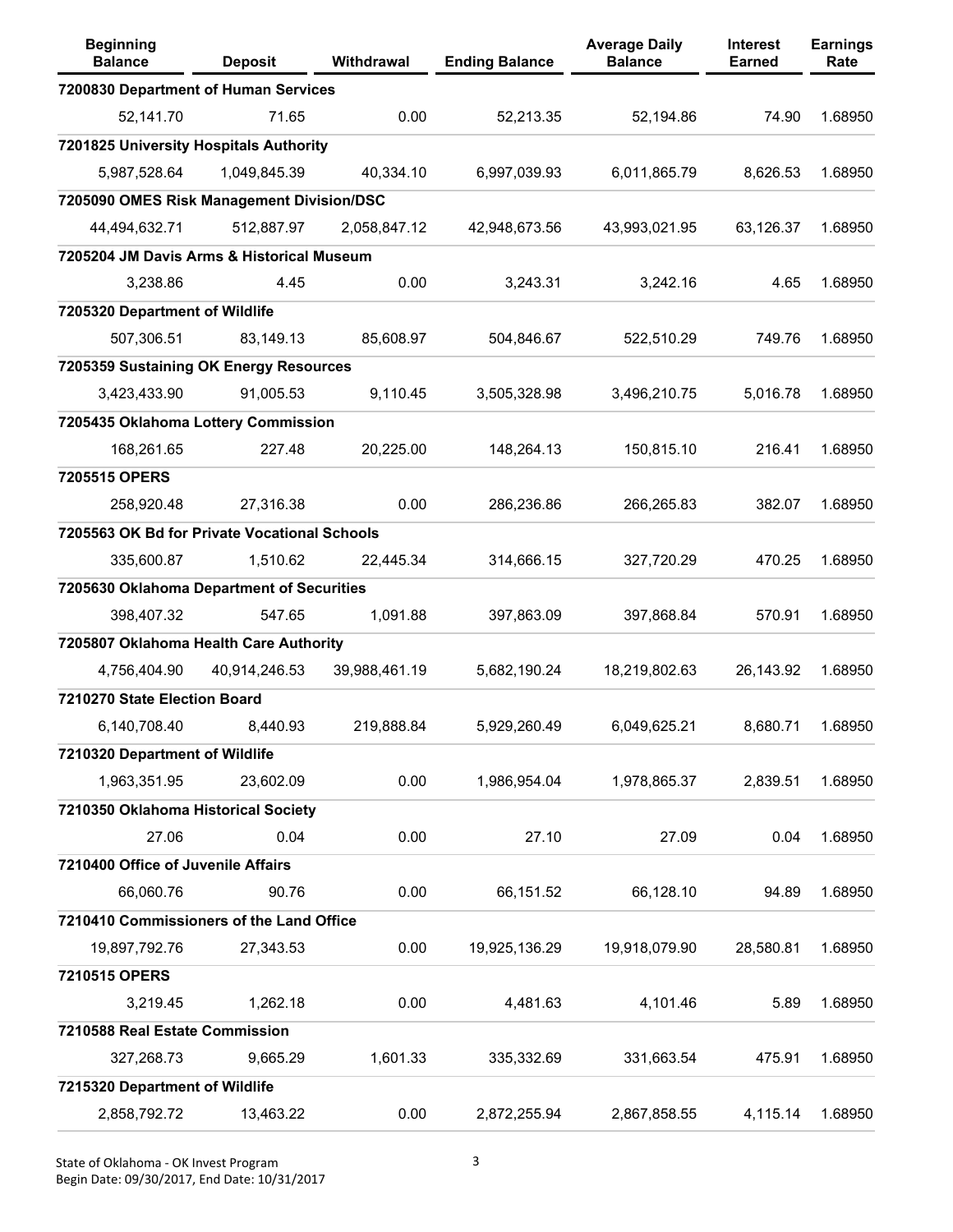| <b>Beginning</b><br><b>Balance</b>            | <b>Deposit</b> | Withdrawal   | <b>Ending Balance</b> | <b>Average Daily</b><br><b>Balance</b> | Interest<br>Earned | <b>Earnings</b><br>Rate |
|-----------------------------------------------|----------------|--------------|-----------------------|----------------------------------------|--------------------|-------------------------|
| 7215566 Tourism & Recreation Department       |                |              |                       |                                        |                    |                         |
| 9,965,188.60                                  | 3,696,993.32   | 1,848,461.80 | 11,813,720.12         | 9,810,242.84                           | 14,076.89          | 1.68950                 |
| 7215585 Department of Public Safety           |                |              |                       |                                        |                    |                         |
| 1,590,454.88                                  | 2,164.00       | 91,147.22    | 1,501,471.66          | 1,567,888.89                           | 2,249.79           | 1.68950                 |
| 7215670 JD McCarty Center                     |                |              |                       |                                        |                    |                         |
| 315,898.92                                    | 5,635.60       | 0.00         | 321,534.52            | 316,544.04                             | 454.21             | 1.68950                 |
| 7216805 Department of Rehabilitation Services |                |              |                       |                                        |                    |                         |
| 569,458.16                                    | 5,264.95       | 6,455.73     | 568,267.38            | 567,762.79                             | 814.69             | 1.68950                 |
| 7220090 OSF Building Project Fund             |                |              |                       |                                        |                    |                         |
| 0.42                                          | 0.00           | 0.00         | 0.42                  | 0.42                                   | 0.00               | 1.68950                 |
| 7220320 Dept of Wildlife Conservation         |                |              |                       |                                        |                    |                         |
| 3,326,048.59                                  | 25,462.56      | 0.00         | 3,351,511.15          | 3,342,888.75                           | 4,796.77           | 1.68950                 |
| 7220585 Department of Public Safety           |                |              |                       |                                        |                    |                         |
| 1,241,542.28                                  | 2,042,810.62   | 157,148.64   | 3, 127, 204. 26       | 2,963,261.35                           | 4,252.04           | 1.68950                 |
| 7220830 Department of Human Services          |                |              |                       |                                        |                    |                         |
| 0.08                                          | 0.00           | 0.00         | 0.08                  | 0.08                                   | 0.00               | 1.68950                 |
| 7225040 Department of Agriculture             |                |              |                       |                                        |                    |                         |
| 831,280.61                                    | 1,841.34       | 0.00         | 833,121.95            | 832,382.25                             | 1,194.40           | 1.68950                 |
| 7225830 Department of Human Services          |                |              |                       |                                        |                    |                         |
| 3,351,877.09                                  | 42,012.78      | 0.00         | 3,393,889.87          | 3,374,218.52                           | 4,841.73           | 1.68950                 |
| 7230220 Oklahoma Crime Victims Compensation   |                |              |                       |                                        |                    |                         |
| 2,579,811.46                                  | 462,868.51     | 779,509.46   | 2,263,170.51          | 2,530,242.87                           | 3,630.69           | 1.68950                 |
| 7230345 Department of Transportation          |                |              |                       |                                        |                    |                         |
| 2,767,939.82                                  | 361,501.64     | 402,836.97   | 2,726,604.49          | 2,705,194.73                           | 3,881.73           | 1.68950                 |
| 7230566 Tourism & Recreation Department       |                |              |                       |                                        |                    |                         |
| 5,253,993.99                                  | 485,046.26     | 52,957.55    | 5,686,082.70          | 5,337,965.93                           | 7,659.54           | 1.68950                 |
| 7230695 Tax Commission                        |                |              |                       |                                        |                    |                         |
| 153,611.45                                    | 3,584.91       | 809,995.15   | $-652,798.79$         | 130,574.59                             | 187.36             | 1.68950                 |
| 7230807 Health Care Authority                 |                |              |                       |                                        |                    |                         |
| 143, 164. 57                                  | 6,551,505.50   | 6,485,408.00 | 209,262.07            | 1,607,084.88                           | 2,306.03           | 1.68950                 |
| 7235605 Regents for Higher Education          |                |              |                       |                                        |                    |                         |
| 2,118,847.32                                  | 843,561.38     | 2,493,669.00 | 468,739.70            | 1,074,569.57                           | 1,541.92           | 1.68950                 |
| 7235695 OTC Ad Valorem Admin Protest          |                |              |                       |                                        |                    |                         |
| 217,577.90                                    | 299.00         | 0.00         | 217,876.90            | 217,799.74                             | 312.52             | 1.68950                 |
| 7240807 Health Care Authority                 |                |              |                       |                                        |                    |                         |
| 15,417,232.93                                 | 21,186.34      | 0.00         | 15,438,419.27         | 15,432,951.83                          | 22,145.02          | 1.68950                 |
| 7244090 OMES Dept of Central Services         |                |              |                       |                                        |                    |                         |
| 1,495,662.60                                  | 254,879.71     | 408,947.12   | 1,341,595.19          | 1,335,108.83                           | 1,915.77           | 1.68950                 |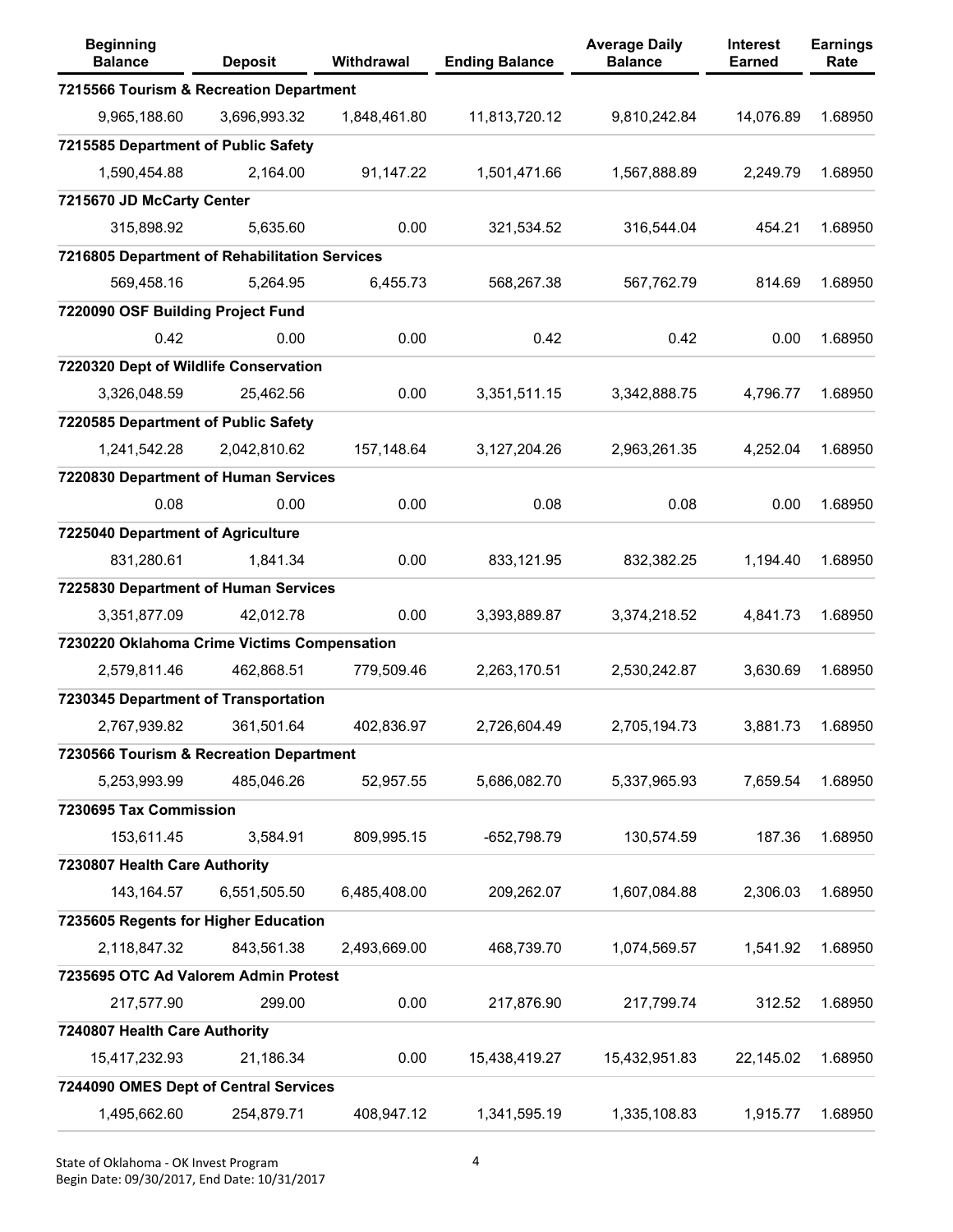| <b>Beginning</b><br><b>Balance</b>      | <b>Deposit</b> | <b>Withdrawal</b> | <b>Ending Balance</b> | <b>Average Daily</b><br><b>Balance</b> | <b>Interest</b><br><b>Earned</b> | <b>Earnings</b><br>Rate |
|-----------------------------------------|----------------|-------------------|-----------------------|----------------------------------------|----------------------------------|-------------------------|
| 7245807 Health Care Authority           |                |                   |                       |                                        |                                  |                         |
| 8,919,564.81                            | 6,671,340.29   | 5,586,466.54      | 10,004,438.56         | 10,624,648.19                          | 15,245.50                        | 1.68950                 |
| 7255090 Department of Central Services  |                |                   |                       |                                        |                                  |                         |
| 1,023,253.24                            | 3,401.29       | 0.00              | 1,026,654.53          | 1,025,808.08                           | 1,471.95                         | 1.68950                 |
| 7255585 Oklahoma Dept of Public Safety  |                |                   |                       |                                        |                                  |                         |
| 34,925.00                               | 47.99          | 0.00              | 34,972.99             | 34,960.61                              | 50.17                            | 1.68950                 |
| 7260090 OMES Risk Management Division   |                |                   |                       |                                        |                                  |                         |
| 4,271,414.10                            | 559,260.79     | 6,006.10          | 4,824,668.79          | 4,474,558.66                           | 6,420.62                         | 1.68950                 |
| 7260452 OK Board of Mental Health       |                |                   |                       |                                        |                                  |                         |
| 942,732.46                              | 1,295.50       | 0.00              | 944,027.96            | 943,693.64                             | 1,354.12                         | 1.68950                 |
| 7265090 Risk Management Fund            |                |                   |                       |                                        |                                  |                         |
| 66,343.95                               | 331,325.85     | 241,224.13        | 156,445.67            | 112,097.50                             | 160.85                           | 1.68950                 |
| 7275740 OST - SEED                      |                |                   |                       |                                        |                                  |                         |
| 46,116.95                               | 63.80          | 519.91            | 45,660.84             | 45,963.03                              | 65.95                            | 1.68950                 |
| 7280090 OMES DCS Property Distribution  |                |                   |                       |                                        |                                  |                         |
| 1,440,780.86                            | 83,682.01      | 39,887.12         | 1,484,575.75          | 1,430,890.22                           | 2,053.21                         | 1.68950                 |
| 7280345 Department of Transportation    |                |                   |                       |                                        |                                  |                         |
| 555,378.04                              | 574,506.27     | 686,447.03        | 443,437.28            | 744,200.56                             | 1,067.87                         | 1.68950                 |
| 7285345 Department of Transportation    |                |                   |                       |                                        |                                  |                         |
| 203,305,151.13                          | 8,784,176.31   | 9,386,676.12      | 202,702,651.32        | 206,548,326.55                         | 296,379.87                       | 1.68950                 |
| 7295090 Emergency & Transportation      |                |                   |                       |                                        |                                  |                         |
| 1,126,618.30                            | 675,000.00     | 760,000.00        | 1,041,618.30          | 1,493,553.78                           | 2,143.13                         | 1.68950                 |
| 7296150 University of Science & Arts    |                |                   |                       |                                        |                                  |                         |
| 38.44                                   | 0.05           | 0.00              | 38.49                 | 38.48                                  | 0.06                             | 1.68950                 |
| 7303000 Tobacco Litigation Escrow Fund  |                |                   |                       |                                        |                                  |                         |
| 27,883.64                               | 38.32          | 0.00              | 27,921.96             | 27,912.07                              | 40.05                            | 1.68950                 |
| 7360566 Tourism & Recreation Department |                |                   |                       |                                        |                                  |                         |
| 5,655,847.70                            | 60,951.20      | 0.00              | 5,716,798.90          | 5,673,172.11                           | 8,140.54                         | 1.68950                 |
| 7405220 District Attorneys Council      |                |                   |                       |                                        |                                  |                         |
| 4,945,160.17                            | 15,016.94      | 192,885.17        | 4,767,291.94          | 4,892,219.21                           | 7,019.93                         | 1.68950                 |
| 7408105 OCIA                            |                |                   |                       |                                        |                                  |                         |
| 499,993.23                              | 500,589.15     | 500,589.15        | 499,993.23            | 403,508.70                             | 579.00                           | 1.68950                 |
| 7411105 OCIA                            |                |                   |                       |                                        |                                  |                         |
| 33,875,323.53                           | 51,847.86      | 12,294,156.82     | 21,633,014.57         | 27,225,116.04                          | 39,065.80                        | 1.68950                 |
| 7412105 OCIA                            |                |                   |                       |                                        |                                  |                         |
| 0.00                                    | 636,104.38     | 636,104.38        | 0.00                  | 287,275.78                             | 412.22                           | 1.68950                 |
| 7415400 Office of Juvenile Affairs      |                |                   |                       |                                        |                                  |                         |
| 10.57                                   | 1.23           | 0.00              | 11.80                 | 11.48                                  | 0.02                             | 1.68950                 |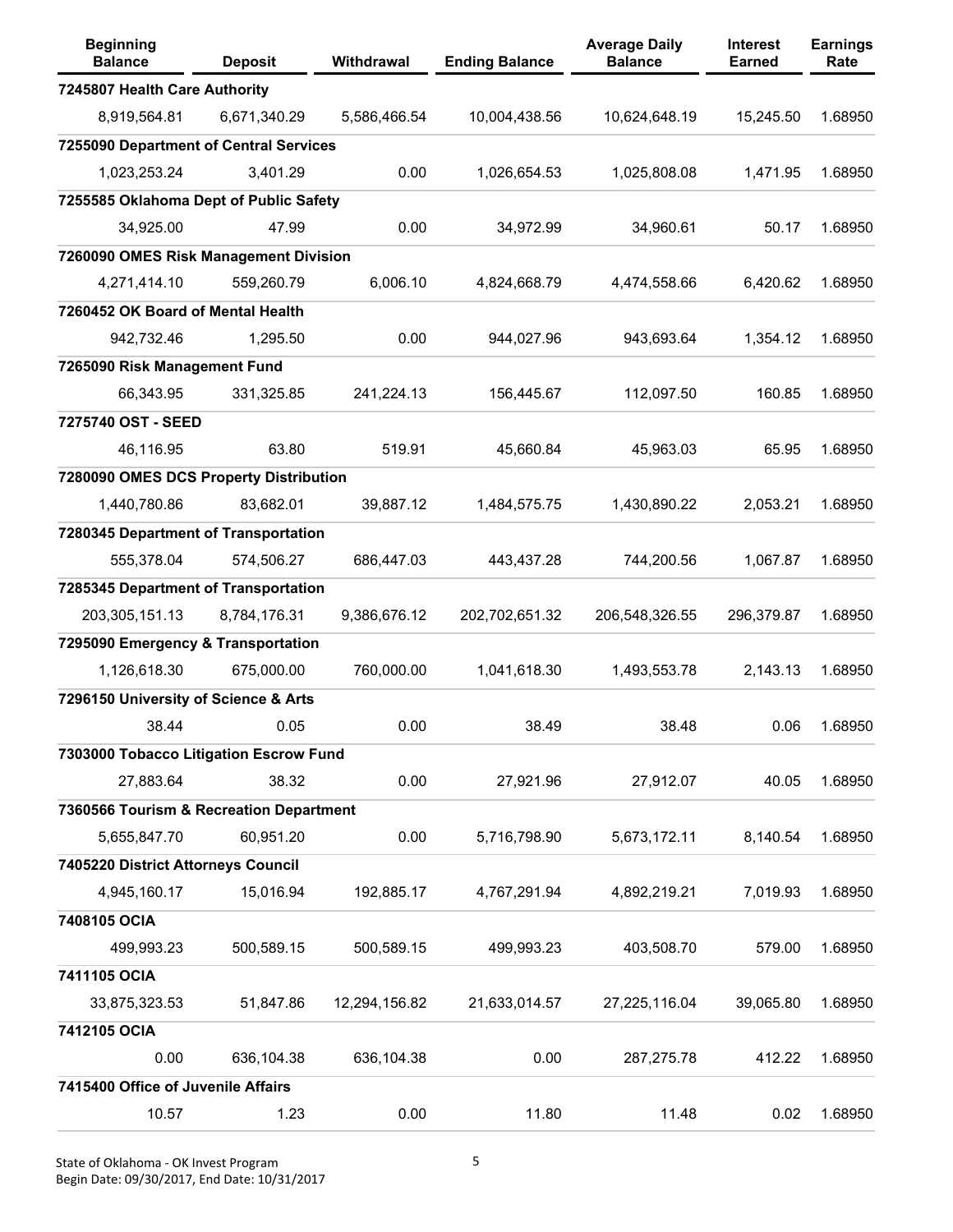| <b>Beginning</b><br><b>Balance</b>             | <b>Deposit</b> | Withdrawal   | <b>Ending Balance</b> | <b>Average Daily</b><br><b>Balance</b> | Interest<br><b>Earned</b> | <b>Earnings</b><br>Rate |
|------------------------------------------------|----------------|--------------|-----------------------|----------------------------------------|---------------------------|-------------------------|
| 7416000 OSF - Oil Overcharge                   |                |              |                       |                                        |                           |                         |
| 270,970.32                                     | 372.37         | 0.00         | 271,342.69            | 271,246.59                             | 389.22                    | 1.68950                 |
| 7416160 Department of Commerce                 |                |              |                       |                                        |                           |                         |
| 2,619,189.35                                   | 10,550.61      | 0.00         | 2,629,739.96          | 2,625,221.86                           | 3,766.98                  | 1.68950                 |
| 7419105 OCIA                                   |                |              |                       |                                        |                           |                         |
| 726,460.93                                     | 1,131,178.15   | 1,086,994.82 | 770,644.26            | 744,191.12                             | 1,067.85                  | 1.68950                 |
| 7426000 OSF - Oil Overcharge                   |                |              |                       |                                        |                           |                         |
| 2,264,095.45                                   | 3,111.32       | 0.00         | 2,267,206.77          | 2,266,403.85                           | 3,252.10                  | 1.68950                 |
| 7426160 Department of Commerce                 |                |              |                       |                                        |                           |                         |
| 10,687,464.89                                  | 78,969.70      | 0.00         | 10,766,434.59         | 10,727,825.14                          | 15,393.55                 | 1.68950                 |
| 7428105 OCIA Endowed Chairs Fund               |                |              |                       |                                        |                           |                         |
| 957,102.71                                     | 958,243.43     | 958,243.43   | 957,102.71            | 772,408.99                             | 1,108.34                  | 1.68950                 |
| 7429105 OCIA                                   |                |              |                       |                                        |                           |                         |
| 0.00                                           | 879,404.59     | 879,404.59   | 0.00                  | 397, 154. 37                           | 569.88                    | 1.68950                 |
| 7430010 Oklahoma State University              |                |              |                       |                                        |                           |                         |
| 4,003,155.79                                   | 1,679,450.58   | 4,860,050.14 | 822,556.23            | 2,861,034.98                           | 4,105.35                  | 1.68950                 |
| 7430011 Oklahoma State University              |                |              |                       |                                        |                           |                         |
| 693,032.58                                     | 2,047,765.93   | 1,636,712.19 | 1,104,086.32          | 1,087,182.17                           | 1,560.02                  | 1.68950                 |
| 7430012 Oklahoma State University              |                |              |                       |                                        |                           |                         |
| 305, 174.57                                    | 1,395,973.31   | 1,328,299.83 | 372,848.05            | 743,206.77                             | 1,066.44                  | 1.68950                 |
| 7430013 Oklahoma State University              |                |              |                       |                                        |                           |                         |
| 3,497,348.14                                   | 4,865.47       | 131,858.50   | 3,370,355.11          | 3,440,458.27                           | 4,936.77                  | 1.68950                 |
| 7430014 Oklahoma State University              |                |              |                       |                                        |                           |                         |
| 2,586,885.27                                   | 302,179.16     | 454,968.05   | 2,434,096.38          | 2,620,011.30                           | 3.759.50                  | 1.68950                 |
| 7430015 Oklahoma State University              |                |              |                       |                                        |                           |                         |
| 1,812,933.38                                   | 866,601.85     | 1,198,924.88 | 1,480,610.35          | 1,683,685.95                           | 2,415.95                  | 1.68950                 |
| 7430016 Oklahoma State University              |                |              |                       |                                        |                           |                         |
| 152,303.21                                     | 209.71         | 0.00         | 152,512.92            | 152,458.80                             | 218.77                    | 1.68950                 |
| 7430420 Langston University                    |                |              |                       |                                        |                           |                         |
| 283,973.14                                     | 845,449.43     | 1,113,397.24 | 16,025.33             | 128,090.10                             | 183.80                    | 1.68950                 |
| 7430461 Rogers State College                   |                |              |                       |                                        |                           |                         |
| 680,431.05                                     | 63,827.64      | 149,500.71   | 594,757.98            | 640,702.15                             | 919.35                    | 1.68950                 |
| 7430505 Northwestern Oklahoma State University |                |              |                       |                                        |                           |                         |
| 394,388.07                                     | 66,085.33      | 51,842.76    | 408,630.64            | 398,100.06                             | 571.24                    | 1.68950                 |
| 7430665 Southwestern Oklahoma State University |                |              |                       |                                        |                           |                         |
| 2,144,781.42                                   | 377,870.03     | 65,823.54    | 2,456,827.91          | 2,220,192.05                           | 3,185.79                  | 1.68950                 |
| 7430760 University of Oklahoma                 |                |              |                       |                                        |                           |                         |
| 11,999,831.63                                  | 7,215,572.34   | 6,274,403.74 | 12,941,000.23         | 11,384,623.97                          | 16,336.00                 | 1.68950                 |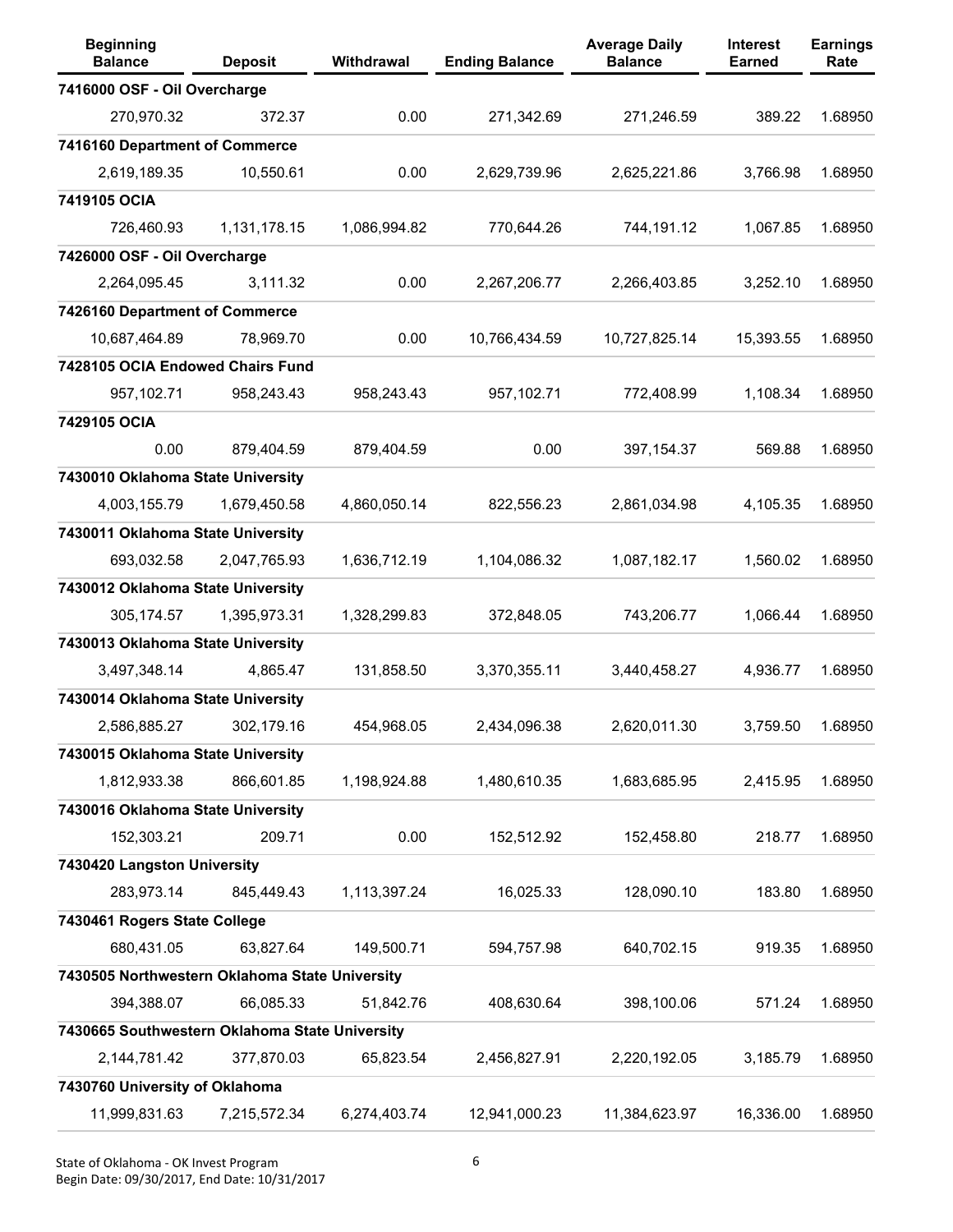| <b>Beginning</b><br><b>Balance</b>    | <b>Deposit</b> | Withdrawal    | <b>Ending Balance</b> | <b>Average Daily</b><br><b>Balance</b> | Interest<br><b>Earned</b> | <b>Earnings</b><br>Rate |
|---------------------------------------|----------------|---------------|-----------------------|----------------------------------------|---------------------------|-------------------------|
| 7430770 OUHSC                         |                |               |                       |                                        |                           |                         |
| 66,171,483.91                         | 15,400,870.28  | 11,267,198.68 | 70,305,155.51         | 67,903,989.21                          | 97,436.64                 | 1.68950                 |
| 7430773 Oklahoma State University     |                |               |                       |                                        |                           |                         |
| 3,673,871.16                          | 799,810.99     | 982,025.61    | 3,491,656.54          | 3,566,671.72                           | 5,117.88                  | 1.68950                 |
| 7432105 OCIA 2009A Construction Fund  |                |               |                       |                                        |                           |                         |
| 184,521.88                            | 67.79          | 184,589.67    | 0.00                  | 136,936.13                             | 196.49                    | 1.68950                 |
| 7434105 OCIA                          |                |               |                       |                                        |                           |                         |
| 48,389.26                             | 225,363.15     | 225,363.15    | 48,389.26             | 95,479.51                              | 137.01                    | 1.68950                 |
| 7436000 OSF - Oil Overcharge          |                |               |                       |                                        |                           |                         |
| 2,483.19                              | 3.41           | 0.00          | 2,486.60              | 2,485.72                               | 3.57                      | 1.68950                 |
| 7436105 OCIA                          |                |               |                       |                                        |                           |                         |
| 0.09                                  | 0.00           | 0.00          | 0.09                  | 0.09                                   | 0.00                      | 1.68950                 |
| 7438105 OCIA                          |                |               |                       |                                        |                           |                         |
| 0.06                                  | 0.00           | 0.00          | 0.06                  | 0.06                                   | 0.00                      | 1.68950                 |
| 7440105 OCIA Operations & Maintenance |                |               |                       |                                        |                           |                         |
| 3,800.46                              | 5.22           | 0.00          | 3,805.68              | 3,804.33                               | 5.46                      | 1.68950                 |
| 7442105 OCIA                          |                |               |                       |                                        |                           |                         |
| 43.18                                 | 298,998.00     | 298,998.00    | 43.18                 | 135,075.72                             | 193.82                    | 1.68950                 |
| 7443105 OCIA                          |                |               |                       |                                        |                           |                         |
| 270,020.83                            | 288,022.82     | 417,214.48    | 140,829.17            | 281,290.88                             | 403.63                    | 1.68950                 |
| 7444835 Water Resources Board         |                |               |                       |                                        |                           |                         |
| 5,454,149.00                          | 105,688.45     | 65,148.24     | 5,494,689.21          | 5,440,818.53                           | 7,807.13                  | 1.68950                 |
| 7445105 Oklahoma Capital Improvement  |                |               |                       |                                        |                           |                         |
| 0.06                                  | 891,768.03     | 891,768.03    | 0.06                  | 546,535.94                             | 784.23                    | 1.68950                 |
| 7445835 Water Resources Board         |                |               |                       |                                        |                           |                         |
| 2,969,075.04                          | 7,525.25       | 96,079.94     | 2,880,520.35          | 2,927,690.83                           | 4,201.00                  | 1.68950                 |
| 7446105 Capital Improvement Authority |                |               |                       |                                        |                           |                         |
| 77,349,369.24                         | 106,293.42     | 4,717,968.03  | 72,737,694.63         | 75,022,546.99                          | 107,651.19                | 1.68950                 |
| 7447105 OCIA                          |                |               |                       |                                        |                           |                         |
| 64,654.17                             | 178,027.81     | 242,681.98    | 0.00                  | 88,194.51                              | 126.55                    | 1.68950                 |
| 7448105 OCIA                          |                |               |                       |                                        |                           |                         |
| 933,123.20                            | 3,015.20       | 96,917.29     | 839,221.11            | 904,988.81                             | 1,298.58                  | 1.68950                 |
| 7449105 OCIA                          |                |               |                       |                                        |                           |                         |
| 2,804,125.00                          | 2,807,468.11   | 2,807,468.11  | 2,804,125.00          | 2,263,008.76                           | 3,247.23                  | 1.68950                 |
| 7455105 OCIA                          |                |               |                       |                                        |                           |                         |
| 0.00                                  | 352,413.03     | 352,413.03    | 0.00                  | 215,982.65                             | 309.92                    | 1.68950                 |
| 7455160 Department of Commerce        |                |               |                       |                                        |                           |                         |
| 72,772.93                             | 65,197.21      | 34,411.50     | 103,558.64            | 85,015.44                              | 121.99                    | 1.68950                 |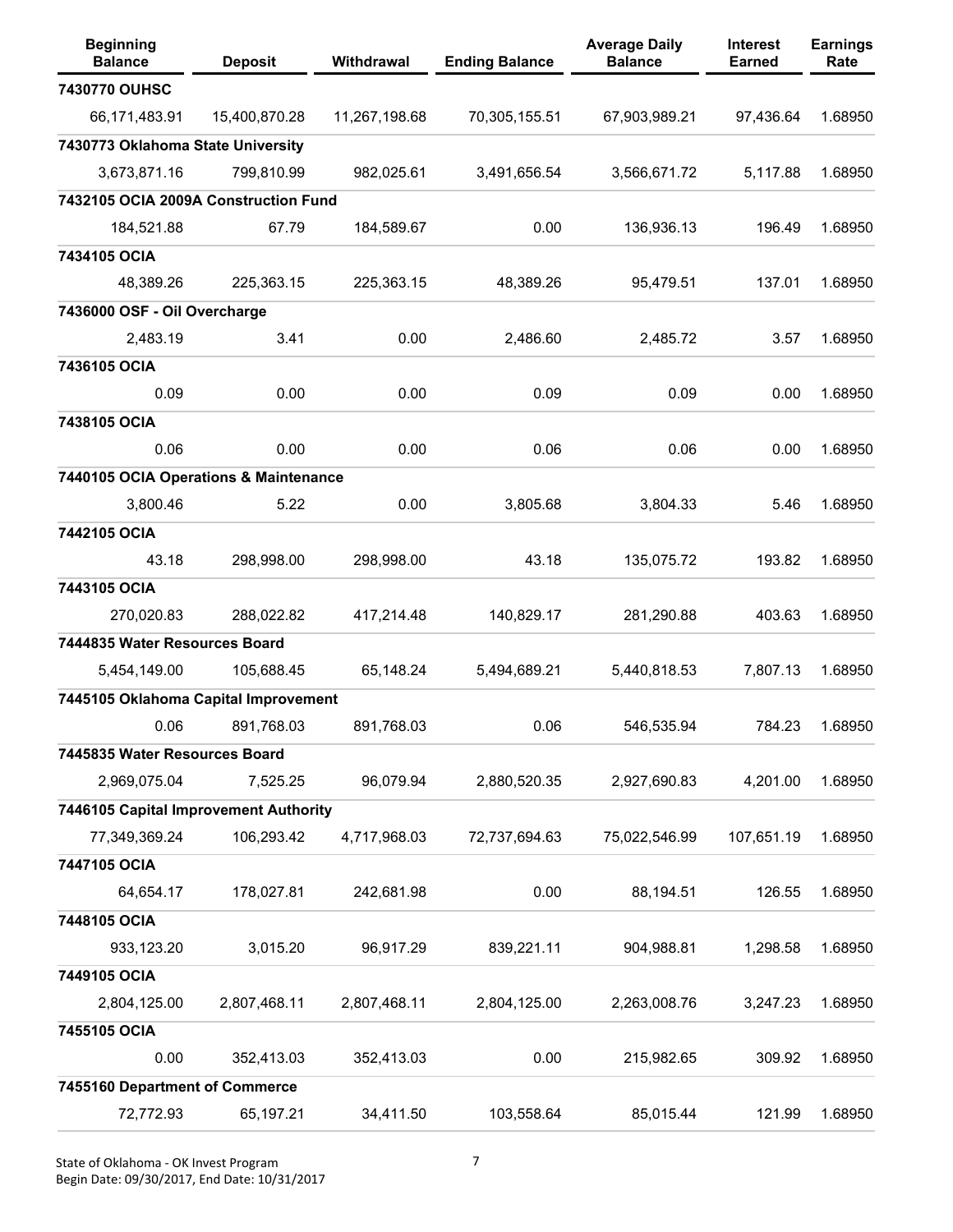| <b>Beginning</b><br><b>Balance</b>             | <b>Deposit</b> | Withdrawal   | <b>Ending Balance</b> | <b>Average Daily</b><br><b>Balance</b> | <b>Interest</b><br><b>Earned</b> | <b>Earnings</b><br>Rate |
|------------------------------------------------|----------------|--------------|-----------------------|----------------------------------------|----------------------------------|-------------------------|
| 7460100 Cameron University                     |                |              |                       |                                        |                                  |                         |
| 848,952.85                                     | 550.44         | 43.82        | 849,459.47            | 849,341.45                             | 1,218.74                         | 1.68950                 |
| 7460760 University of Oklahoma                 |                |              |                       |                                        |                                  |                         |
| 156,857.94                                     | 215.55         | 0.00         | 157,073.49            | 157,017.86                             | 225.31                           | 1.68950                 |
| 7462105 OK Capital Improvement Authority       |                |              |                       |                                        |                                  |                         |
| 0.00                                           | 491,092.70     | 491,092.70   | 0.00                  | 221,785.98                             | 318.24                           | 1.68950                 |
| 7470230 East Central University                |                |              |                       |                                        |                                  |                         |
| 68.69                                          | 0.09           | 0.00         | 68.78                 | 68.76                                  | 0.10                             | 1.68950                 |
| 7471835 Water Resources Board                  |                |              |                       |                                        |                                  |                         |
| 691,141.89                                     | 64,600.23      | 0.00         | 755,742.12            | 718,538.69                             | 1,031.04                         | 1.68950                 |
| 7472835 Water Resources Board                  |                |              |                       |                                        |                                  |                         |
| 54,130,963.24                                  | 74,446.03      | 0.00         | 54,205,409.27         | 54, 186, 197. 39                       | 77,752.74                        | 1.68950                 |
| 7473835 Water Resources Board                  |                |              |                       |                                        |                                  |                         |
| 45,260,186.97                                  | 61,914.74      | 9,283,909.77 | 36,038,191.94         | 40,093,124.27                          | 57,530.34                        | 1.68950                 |
| 7475120 University of Central Oklahoma         |                |              |                       |                                        |                                  |                         |
| 0.01                                           | 0.00           | 0.01         | 0.00                  | 0.01                                   | 0.00                             | 1.68950                 |
| 7475750 Tulsa Community College                |                |              |                       |                                        |                                  |                         |
| 5,571.19                                       | 7.66           | 0.00         | 5,578.85              | 5,576.87                               | 8.00                             | 1.68950                 |
| 7475770 University of Oklahoma Health Sciences |                |              |                       |                                        |                                  |                         |
| 0.37                                           | 0.00           | 0.00         | 0.37                  | 0.37                                   | 0.00                             | 1.68950                 |
| 7476760 University of Oklahoma                 |                |              |                       |                                        |                                  |                         |
| 40,271,790.99                                  | 44,345.75      | 849,187.06   | 39,466,949.68         | 39,700,262.73                          | 56,966.61                        | 1.68950                 |
| 7477120 University of Central Oklahoma         |                |              |                       |                                        |                                  |                         |
| 77,168.69                                      | 106.05         | 0.00         | 77,274.74             | 77,247.37                              | 110.84                           | 1.68950                 |
| 7480230 East Central University                |                |              |                       |                                        |                                  |                         |
| 420.30                                         | 0.58           | 0.00         | 420.88                | 420.73                                 | 0.60                             | 1.68950                 |
| 7481230 East Central University                |                |              |                       |                                        |                                  |                         |
| 24.85                                          | 0.03           | 0.00         | 24.88                 | 24.87                                  | 0.04                             | 1.68950                 |
| 7481633 Oklahoma City Community College        |                |              |                       |                                        |                                  |                         |
| 0.03                                           | 0.00           | 0.00         | 0.03                  | 0.03                                   | 0.00                             | 1.68950                 |
| 7482105 OCIA                                   |                |              |                       |                                        |                                  |                         |
| 0.00                                           | 1,246,888.58   | 1,246,888.58 | 0.00                  | 563,116.52                             | 808.03                           | 1.68950                 |
| 7483633 OCCC 2010 Bond                         |                |              |                       |                                        |                                  |                         |
| 0.06                                           | 0.00           | 0.00         | 0.06                  | 0.06                                   | 0.00                             | 1.68950                 |
| 7486010 Oklahoma State University              |                |              |                       |                                        |                                  |                         |
| 2,203,805.03                                   | 3,028.47       | 150,683.66   | 2,056,149.84          | 2,133,140.51                           | 3,060.88                         | 1.68950                 |
| 7488105 OCIA                                   |                |              |                       |                                        |                                  |                         |
| 383,172.45                                     | 774,329.84     | 851,865.73   | 305,636.56            | 470,016.20                             | 674.43                           | 1.68950                 |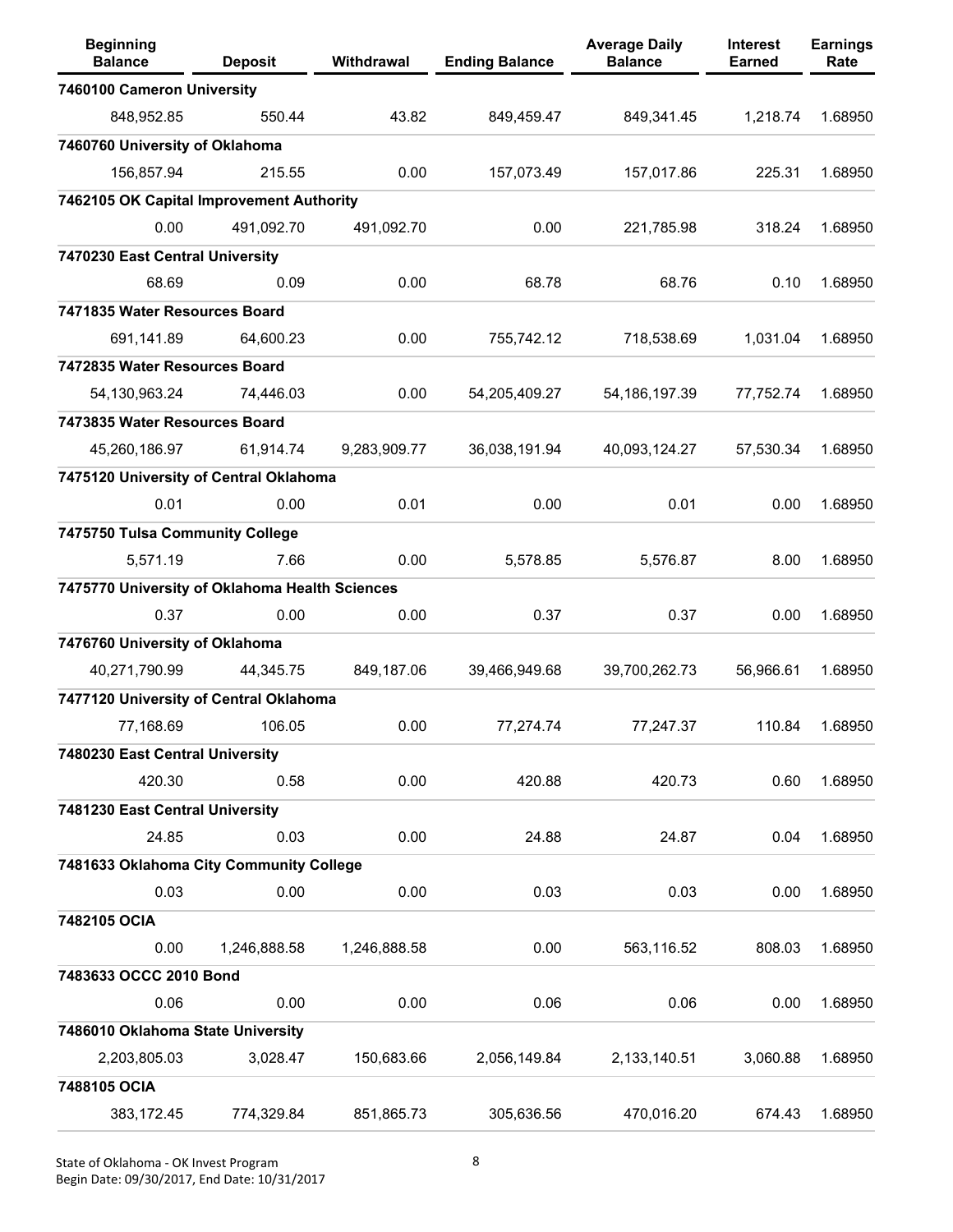| <b>Beginning</b><br><b>Balance</b>             | <b>Deposit</b> | Withdrawal   | <b>Ending Balance</b> | <b>Average Daily</b><br><b>Balance</b> | Interest<br><b>Earned</b> | <b>Earnings</b><br>Rate |
|------------------------------------------------|----------------|--------------|-----------------------|----------------------------------------|---------------------------|-------------------------|
| 7489105 OCIA                                   |                |              |                       |                                        |                           |                         |
| 67.80                                          | 352,450.04     | 352,450.04   | 67.80                 | 159,240.00                             | 228.50                    | 1.68950                 |
| 7516410 Commissioners of the Land Office       |                |              |                       |                                        |                           |                         |
| 0.60                                           | 0.00           | 0.00         | 0.60                  | 0.60                                   | 0.00                      | 1.68950                 |
| 7517410 - Commissioners of the Land Office     |                |              |                       |                                        |                           |                         |
| 806,134.23                                     | 0.00           | 0.00         | 806,134.23            | 806,134.23                             | 1,156.74                  | 1.68950                 |
| 7518410 Commissioners of the Land Office       |                |              |                       |                                        |                           |                         |
| 6,832,181.78                                   | 0.00           | 610,187.60   | 6,221,994.18          | 6,534,506.50                           | 9,376.48                  | 1.68950                 |
| 7600010 Oklahoma State University              |                |              |                       |                                        |                           |                         |
| 7,010,659.41                                   | 559,076.00     | 2,071,237.49 | 5,498,497.92          | 6,090,780.66                           | 8,739.77                  | 1.68950                 |
| 7600120 University of Central Oklahoma         |                |              |                       |                                        |                           |                         |
| 4,419,112.47                                   | 75,041.05      | 39,939.87    | 4,454,213.65          | 4,409,616.61                           | 6,327.44                  | 1.68950                 |
| 7600150 University of Science & Arts           |                |              |                       |                                        |                           |                         |
| 1,070,427.84                                   | 70,649.15      | 244,339.99   | 896,737.00            | 1,021,848.33                           | 1,466.27                  | 1.68950                 |
| 7600230 East Central University                |                |              |                       |                                        |                           |                         |
| 1,060,245.23                                   | 70,439.13      | 35,860.79    | 1,094,823.57          | 1,058,388.13                           | 1,518.70                  | 1.68950                 |
| 7600420 Langston University                    |                |              |                       |                                        |                           |                         |
| 989,884.39                                     | 63,455.54      | 37,035.21    | 1,016,304.72          | 983,013.04                             | 1,410.54                  | 1.68950                 |
| 7600485 Northeastern State University          |                |              |                       |                                        |                           |                         |
| 2,068,716.75                                   | 71,827.48      | 175,942.07   | 1,964,602.16          | 1,989,557.90                           | 2,854.85                  | 1.68950                 |
| 7600490 Northern Oklahoma College              |                |              |                       |                                        |                           |                         |
| 397,994.96                                     | 62,652.72      | 24,159.86    | 436,487.82            | 402,130.85                             | 577.02                    | 1.68950                 |
| 7600505 Northwestern Oklahoma State University |                |              |                       |                                        |                           |                         |
| 1,413,487.15                                   | 70,922.05      | 3,535.50     | 1,480,873.70          | 1,430,314.46                           | 2,052.38                  | 1.68950                 |
| 7600530 Panhandle State University             |                |              |                       |                                        |                           |                         |
| 705,753.69                                     | 69,944.00      | 108,572.99   | 667,124.70            | 652,432.80                             | 936.19                    | 1.68950                 |
| 7600660 Southeastern Oklahoma State Unversity  |                |              |                       |                                        |                           |                         |
| 387,727.32                                     | 69,495.42      | 0.00         | 457,222.74            | 405,891.18                             | 582.42                    | 1.68950                 |
| 7600665 Southwestern Oklahoma State University |                |              |                       |                                        |                           |                         |
| 2,786,012.26                                   | 72,791.14      | 92,031.97    | 2,766,771.43          | 2,747,164.31                           | 3,941.95                  | 1.68950                 |
| 7600760 University of Oklahoma                 |                |              |                       |                                        |                           |                         |
| 4,408,047.27                                   | 564,660.52     | 0.00         | 4,972,707.79          | 4,556,468.30                           | 6,538.16                  | 1.68950                 |
| 7650010 Oklahoma State University              |                |              |                       |                                        |                           |                         |
| 4,614,143.35                                   | 336,300.62     | 182,832.16   | 4,767,611.81          | 4,615,425.99                           | 6,622.76                  | 1.68950                 |
| 7650120 University of Central Oklahoma         |                |              |                       |                                        |                           |                         |
| 1,508,188.53                                   | 21,043.23      | 0.00         | 1,529,231.76          | 1,514,609.64                           | 2,173.34                  | 1.68950                 |
| 7650150 University of Science & Arts           |                |              |                       |                                        |                           |                         |
| 261,906.31                                     | 19,342.00      | 60,557.41    | 220,690.90            | 227,566.19                             | 326.54                    | 1.68950                 |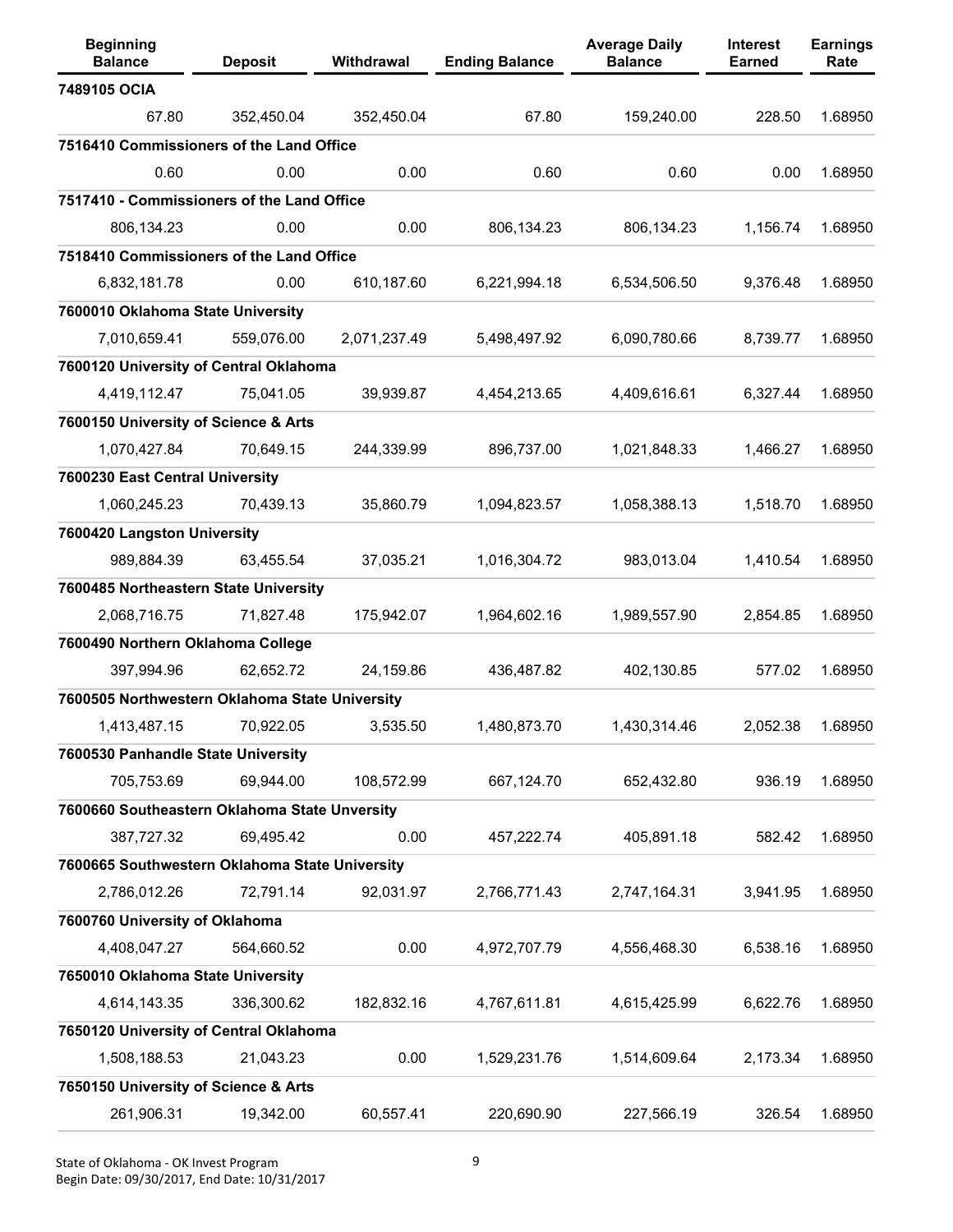| <b>Beginning</b><br><b>Balance</b>             | <b>Deposit</b> | Withdrawal    | <b>Ending Balance</b> | <b>Average Daily</b><br><b>Balance</b> | <b>Interest</b><br><b>Earned</b> | <b>Earnings</b><br>Rate |
|------------------------------------------------|----------------|---------------|-----------------------|----------------------------------------|----------------------------------|-------------------------|
| 7650230 East Central University                |                |               |                       |                                        |                                  |                         |
| 2,297,302.78                                   | 22,129.60      | 3,306.23      | 2,316,126.15          | 2,302,503.50                           | 3,303.90                         | 1.68950                 |
| 7650420 Langston University                    |                |               |                       |                                        |                                  |                         |
| 1,269,598.08                                   | 95,464.49      | 111,985.44    | 1,253,077.13          | 1,226,840.03                           | 1,760.41                         | 1.68950                 |
| 7650485 Northeastern State University          |                |               |                       |                                        |                                  |                         |
| 647,816.75                                     | 19,866.30      | 20,566.62     | 647,116.43            | 642,436.30                             | 921.84                           | 1.68950                 |
| 7650490 Northern Oklahoma College              |                |               |                       |                                        |                                  |                         |
| 3,342,587.50                                   | 199,609.33     | 42,134.74     | 3,500,062.09          | 3,387,048.00                           | 4,860.14                         | 1.68950                 |
| 7650505 Northwestern Oklahoma State University |                |               |                       |                                        |                                  |                         |
| 754,714.28                                     | 20,014.44      | 24,202.28     | 750,526.44            | 749,442.03                             | 1,075.39                         | 1.68950                 |
| 7650530 Panhandle State University             |                |               |                       |                                        |                                  |                         |
| 316,367.72                                     | 19,418.70      | 18,233.38     | 317,553.04            | 305,824.79                             | 438.83                           | 1.68950                 |
| 7650660 Southeastern Oklahoma State Unversity  |                |               |                       |                                        |                                  |                         |
| 98,988.62                                      | 19,106.71      | 0.00          | 118,095.33            | 103,972.95                             | 149.19                           | 1.68950                 |
| 7650665 Southwestern Oklahoma State University |                |               |                       |                                        |                                  |                         |
| 969,239.14                                     | 16,560.60      | 146,139.00    | 839,660.74            | 949,724.20                             | 1,362.78                         | 1.68950                 |
| 7650760 University of Oklahoma                 |                |               |                       |                                        |                                  |                         |
| 1,237,537.25                                   | 226,881.71     | 0.00          | 1,464,418.96          | 1,297,189.00                           | 1,861.36                         | 1.68950                 |
| 7700040 Department of Agriculture              |                |               |                       |                                        |                                  |                         |
| 10,351,290.21                                  | 14,224.73      | 0.00          | 10,365,514.94         | 10,361,844.04                          | 14,868.39                        | 1.68950                 |
| 7700041 Western Oklahoma State College         |                |               |                       |                                        |                                  |                         |
| 777,415.17                                     | 1,623.67       | 549,943.74    | 229,095.10            | 462,114.12                             | 663.10                           | 1.68950                 |
| 7700131 Department of Corrections              |                |               |                       |                                        |                                  |                         |
| 19,465,200.12                                  | 1,817,830.62   | 1,494,943.34  | 19,788,087.40         | 19,460,174.15                          | 27,923.75                        | 1.68950                 |
| 7700240 Eastern Oklahoma State College         |                |               |                       |                                        |                                  |                         |
| 523,401.88                                     | 808,799.65     | 695,148.02    | 637,053.51            | 621,879.33                             | 892.35                           | 1.68950                 |
| 7700340 State Health Department                |                |               |                       |                                        |                                  |                         |
| 891,162.17                                     | 1,532,346.73   | 2,423,508.90  | 0.00                  | 385,837.78                             | 553.65                           | 1.68950                 |
| 7700461 Rogers State College                   |                |               |                       |                                        |                                  |                         |
| 6,239,939.86                                   | 2,000,000.00   | 1,555,321.34  | 6,684,618.52          | 5,663,414.14                           | 8,126.53                         | 1.68950                 |
| 7700490 Northern Oklahoma College              |                |               |                       |                                        |                                  |                         |
| 2,712,356.50                                   | 2,171,255.12   | 1,560,654.68  | 3,322,956.94          | 2,955,914.49                           | 4,241.49                         | 1.68950                 |
| 7700606 Ardmore Higher Education Center        |                |               |                       |                                        |                                  |                         |
| 298,532.06                                     | 413.20         | 2,981.63      | 295,963.63            | 297,173.65                             | 426.42                           | 1.68950                 |
| 7700633 Oklahoma City Community College        |                |               |                       |                                        |                                  |                         |
| 8,646,764.46                                   | 1,372,640.71   | 3,853,820.01  | 6,165,585.16          | 7,724,890.12                           | 11,084.58                        | 1.68950                 |
| 7700660 Southeastern Oklahoma State University |                |               |                       |                                        |                                  |                         |
| 11,037,757.74                                  | 437,622.50     | 10,697,834.22 | 777,546.02            | 6,592,501.66                           | 9,459.70                         | 1.68950                 |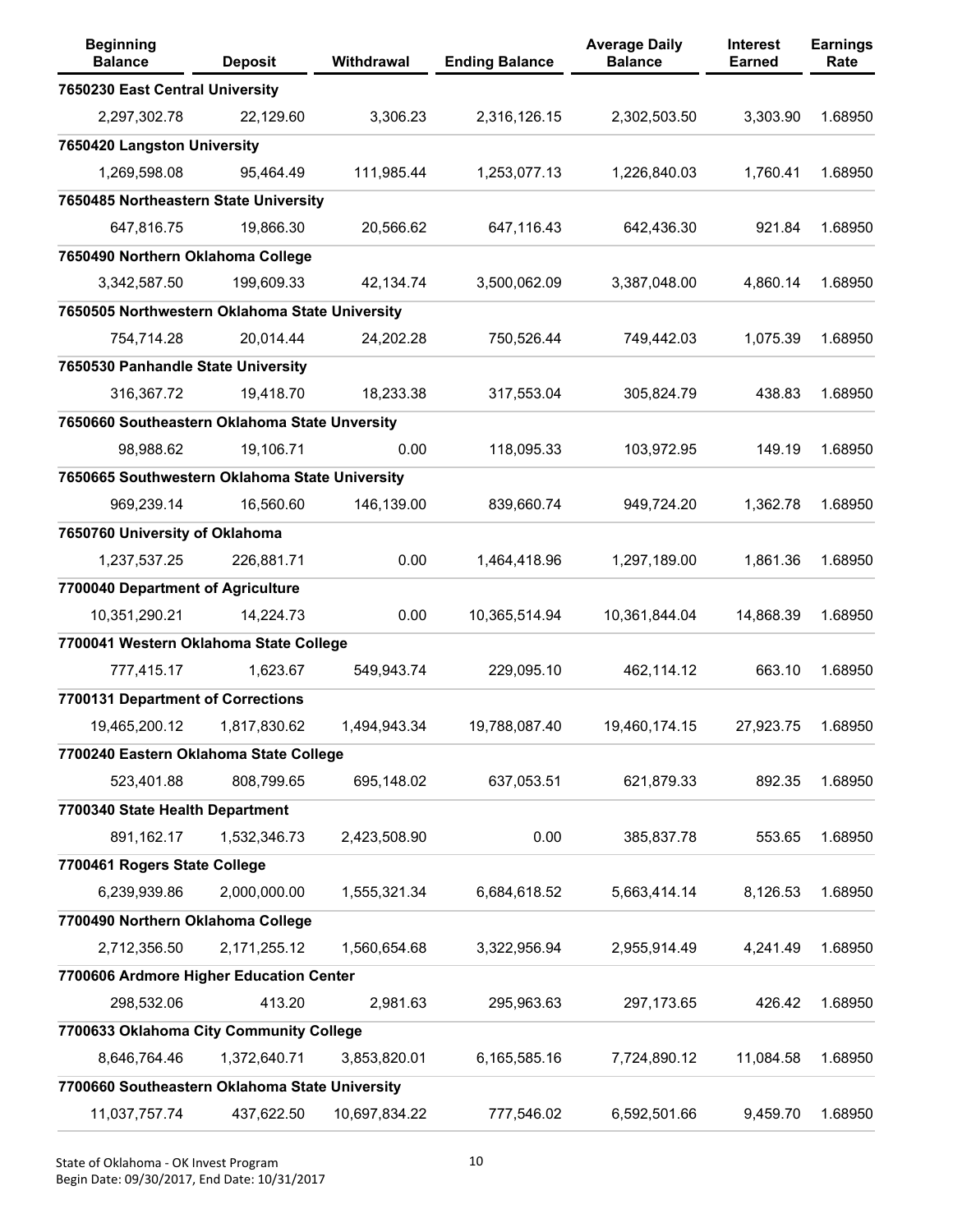| <b>Beginning</b><br><b>Balance</b>              | <b>Deposit</b> | <b>Withdrawal</b> | <b>Ending Balance</b> | <b>Average Daily</b><br><b>Balance</b> | <b>Interest</b><br><b>Earned</b> | <b>Earnings</b><br>Rate |
|-------------------------------------------------|----------------|-------------------|-----------------------|----------------------------------------|----------------------------------|-------------------------|
| 7700760 University of Oklahoma                  |                |                   |                       |                                        |                                  |                         |
| 125,663,636.14                                  | 12,859,007.00  | 37,663,081.09     | 100,859,562.05        | 111,458,041.16                         | 159,933.13                       | 1.68950                 |
| 7700830 Department of Human Services            |                |                   |                       |                                        |                                  |                         |
| 1,571,866.58                                    | 473,844.59     | 474,151.05        | 1,571,560.12          | 1,806,546.67                           | 2,592.25                         | 1.68950                 |
| 7701010 Oklahoma State University               |                |                   |                       |                                        |                                  |                         |
| 7,895,144.70                                    | 35,730,664.53  | 30,010,933.82     | 13,614,875.41         | 12,979,391.44                          | 18,624.36                        | 1.68950                 |
| 7701091 Building Bond Commission Administrative |                |                   |                       |                                        |                                  |                         |
| 2.87                                            | 0.00           | 0.00              | 2.87                  | 2.87                                   | 0.00                             | 1.68950                 |
| 7701150 University of Science & Arts            |                |                   |                       |                                        |                                  |                         |
| 4,291,052.83                                    | 68,656.14      | 4,181,094.44      | 178,614.53            | 3,740,139.89                           | 5,366.79                         | 1.68950                 |
| 7701165 Connors State College                   |                |                   |                       |                                        |                                  |                         |
| 9,667.32                                        | 720,698.43     | 395,241.75        | 335,124.00            | 181,633.88                             | 260.63                           | 1.68950                 |
| 7701400 Office of Juvenile Affairs              |                |                   |                       |                                        |                                  |                         |
| 407,304.99                                      | 23,537.03      | 22,680.32         | 408,161.70            | 403,452.19                             | 578.92                           | 1.68950                 |
| 7701480 Northeasten Oklahoma A&M College        |                |                   |                       |                                        |                                  |                         |
| 1,196,092.71                                    | 596,713.53     | 778,942.97        | 1,013,863.27          | 1,170,365.48                           | 1,679.38                         | 1.68950                 |
| 7701605 Regents for Higher Education            |                |                   |                       |                                        |                                  |                         |
| 37,306,676.45                                   | 606,856.04     | 1,279,032.93      | 36,634,499.56         | 36,676,800.60                          | 52,628.19                        | 1.68950                 |
| 7701650 Department of Veteran Affairs           |                |                   |                       |                                        |                                  |                         |
| 403,881.14                                      | 128,607.40     | 123,064.10        | 409,424.44            | 383,600.95                             | 550.44                           | 1.68950                 |
| 7701750 Tulsa Community College                 |                |                   |                       |                                        |                                  |                         |
| 1,105.44                                        | 1.52           | 0.00              | 1,106.96              | 1,106.57                               | 1.59                             | 1.68950                 |
| 7701770 OUHSC                                   |                |                   |                       |                                        |                                  |                         |
| 410,697,917.14                                  | 54,218,894.15  | 49,883,807.32     | 415,033,003.97        | 416,731,136.65                         | 597,974.93                       | 1.68950                 |
| 7701805 Department of Rehabilitation Services   |                |                   |                       |                                        |                                  |                         |
| 156,956.17                                      | 19,841.88      | 6,845.83          | 169,952.22            | 157,312.18                             | 225.73                           | 1.68950                 |
| 7701865 Workers Compensation Commission         |                |                   |                       |                                        |                                  |                         |
| 7,143,440.81                                    | 9,623.31       | 22,755.06         | 7,130,309.06          | 7,139,304.99                           | 10,244.32                        | 1.68950                 |
| 7702120 University of Central Oklahoma          |                |                   |                       |                                        |                                  |                         |
| 25,181,004.10                                   | 8,356,145.59   | 4,280,183.42      | 29,256,966.27         | 28,849,243.14                          | 41,396.29                        | 1.68950                 |
| 7702650 Department of Veteran Affairs           |                |                   |                       |                                        |                                  |                         |
| 398,222.20                                      | 39,827.98      | 36,697.16         | 401,353.02            | 404,833.19                             | 580.90                           | 1.68950                 |
| 7703650 Department of Veteran Affairs           |                |                   |                       |                                        |                                  |                         |
| 304,749.26                                      | 93,640.93      | 87,149.60         | 311,240.59            | 305,193.97                             | 437.93                           | 1.68950                 |
| 7704650 Department of Veteran Affairs           |                |                   |                       |                                        |                                  |                         |
| 443,407.35                                      | 26,438.14      | 42,118.54         | 427,726.95            | 442,138.98                             | 634.43                           | 1.68950                 |
| 7704865 Workers Compensation Commission         |                |                   |                       |                                        |                                  |                         |
| 29,282.48                                       | 37.90          | 0.00              | 29,320.38             | 29,310.60                              | 42.06                            | 1.68950                 |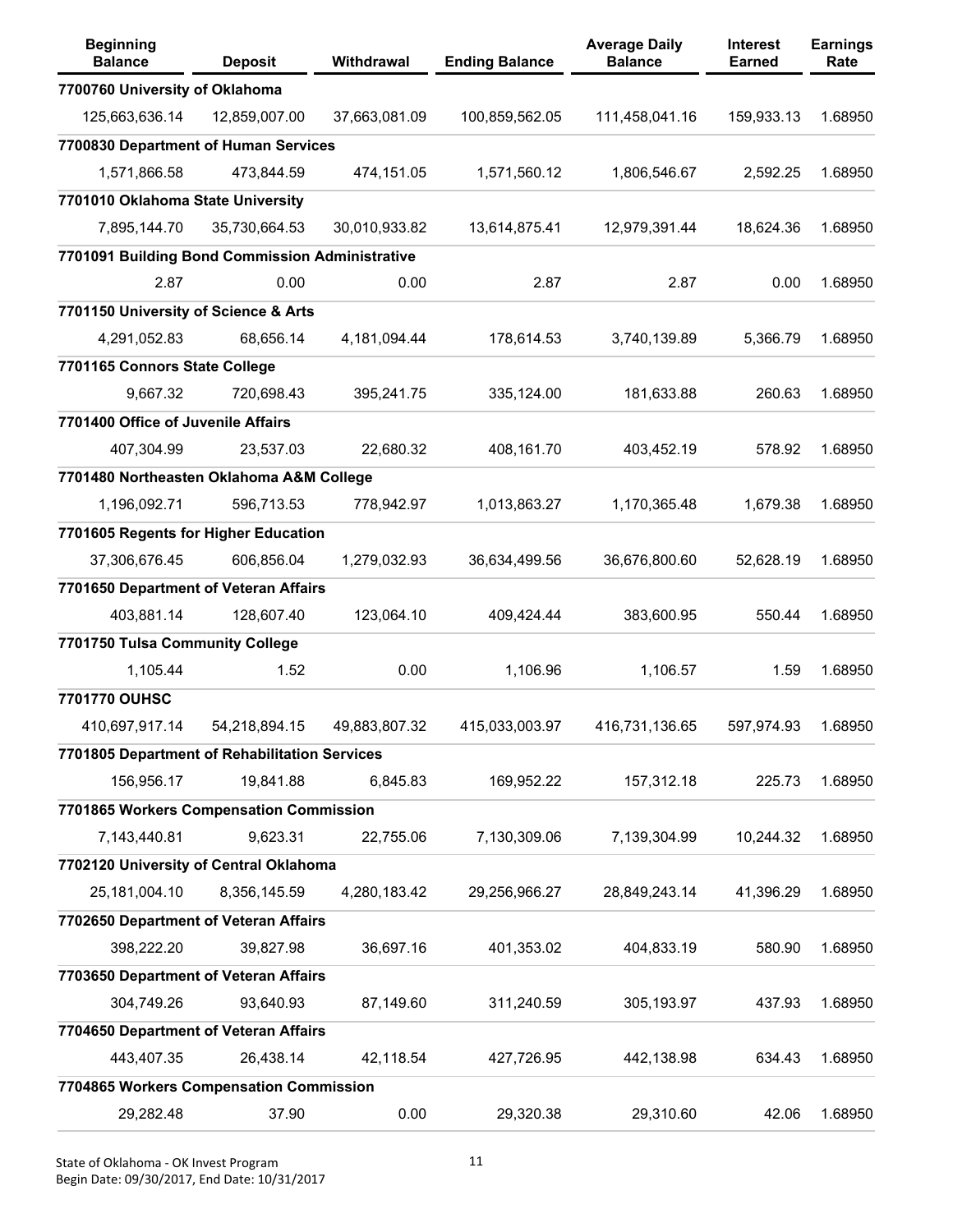| <b>Beginning</b><br><b>Balance</b>             | <b>Deposit</b> | Withdrawal    | <b>Ending Balance</b> | <b>Average Daily</b><br><b>Balance</b> | <b>Interest</b><br><b>Earned</b> | <b>Earnings</b><br>Rate |
|------------------------------------------------|----------------|---------------|-----------------------|----------------------------------------|----------------------------------|-------------------------|
| 7705505 Northwestern Oklahoma State University |                |               |                       |                                        |                                  |                         |
| 478,608.54                                     | 1,448,033.83   | 1,598,751.04  | 327,891.33            | 730,468.45                             | 1,048.16                         | 1.68950                 |
| 7705650 Department of Veteran Affairs          |                |               |                       |                                        |                                  |                         |
| 230,044.25                                     | 77,310.96      | 118,030.99    | 189,324.22            | 242,622.13                             | 348.14                           | 1.68950                 |
| 7705675 Self Insurance Guaranty Fund           |                |               |                       |                                        |                                  |                         |
| 1,359,914.41                                   | 1,874.79       | 11,689.81     | 1,350,099.39          | 1,355,096.64                           | 1,944.45                         | 1.68950                 |
| 7705865 Workers Compensation Commission        |                |               |                       |                                        |                                  |                         |
| 32,692.91                                      | 40.47          | 0.00          | 32,733.38             | 32,722.94                              | 46.95                            | 1.68950                 |
| 7706452 CMHC, Rep payee account                |                |               |                       |                                        |                                  |                         |
| 29,242.46                                      | 9,257.09       | 22,423.38     | 16,076.17             | 28,575.57                              | 41.00                            | 1.68950                 |
| 7706650 Department of Veteran Affairs          |                |               |                       |                                        |                                  |                         |
| 93,451.33                                      | 26,128.30      | 26,783.04     | 92,796.59             | 94,345.53                              | 135.38                           | 1.68950                 |
| 7706865 OK Workers Comp Commission             |                |               |                       |                                        |                                  |                         |
| 318,005.24                                     | 437.00         | 0.00          | 318,442.24            | 318,329.47                             | 456.78                           | 1.68950                 |
| 7707452 CMHC, Rep payee account                |                |               |                       |                                        |                                  |                         |
| 60,917.83                                      | 22,086.11      | 29,369.05     | 53,634.89             | 67,532.05                              | 96.90                            | 1.68950                 |
| 7707605 Regents for Higher Education           |                |               |                       |                                        |                                  |                         |
| 11,319,060.32                                  | 29,574,082.55  | 32,806,434.11 | 8,086,708.76          | 30,584,648.98                          | 43,886.46                        | 1.68950                 |
| 7707650 Department of Veteran Affairs          |                |               |                       |                                        |                                  |                         |
| 320,603.80                                     | 88,102.54      | 45,937.18     | 362,769.16            | 339,175.24                             | 486.69                           | 1.68950                 |
| 7707865 OK Workers Comp Commission             |                |               |                       |                                        |                                  |                         |
| 69,732.56                                      | 95.83          | 0.00          | 69,828.39             | 69,803.66                              | 100.16                           | 1.68950                 |
| 7708108 Carl Albert State College              |                |               |                       |                                        |                                  |                         |
| 5,380,776.59                                   | 1,747,146.04   | 1,312,091.78  | 5,815,830.85          | 5,573,622.95                           | 7,997.69                         | 1.68950                 |
| 7708605 Regents for Higher Education           |                |               |                       |                                        |                                  |                         |
| 41,744.35                                      | 62.69          | 4,475.00      | 37,332.04             | 40,780.38                              | 58.52                            | 1.68950                 |
| 7709605 Regents for Higher Education           |                |               |                       |                                        |                                  |                         |
| 1,835,442.81                                   | 2,299,334.88   | 1,369,867.00  | 2,764,910.69          | 1,500,743.69                           | 2,153.44                         | 1.68950                 |
| 7710350 Oklahoma Historical Society            |                |               |                       |                                        |                                  |                         |
| 1,199,358.35                                   | 1,648.16       | 0.00          | 1,201,006.51          | 1,200,581.18                           | 1,722.74                         | 1.68950                 |
| 7710452 Oklahoma Department of Mental Health   |                |               |                       |                                        |                                  |                         |
| 904,222.51                                     | 5,130.82       | 13,059.50     | 896,293.83            | 902,634.66                             | 1,295.21                         | 1.68950                 |
| 7710605 Regents for Higher Education           |                |               |                       |                                        |                                  |                         |
| 1,645,992.70                                   | 104,122.52     | 90,415.33     | 1,659,699.89          | 1,666,734.55                           | 2,391.63                         | 1.68950                 |
| 7711185 Corporation Commission                 |                |               |                       |                                        |                                  |                         |
| 72,122,649.70                                  | 0.00           | 1,269,460.79  | 70,853,188.91         | 71,047,041.97                          | 101,946.67                       | 1.68950                 |
| 7711420 Langston University                    |                |               |                       |                                        |                                  |                         |
| 7,768,198.67                                   | 7,509.41       | 1,426,466.01  | 6,349,242.07          | 7,203,341.58                           | 10,336.20                        | 1.68950                 |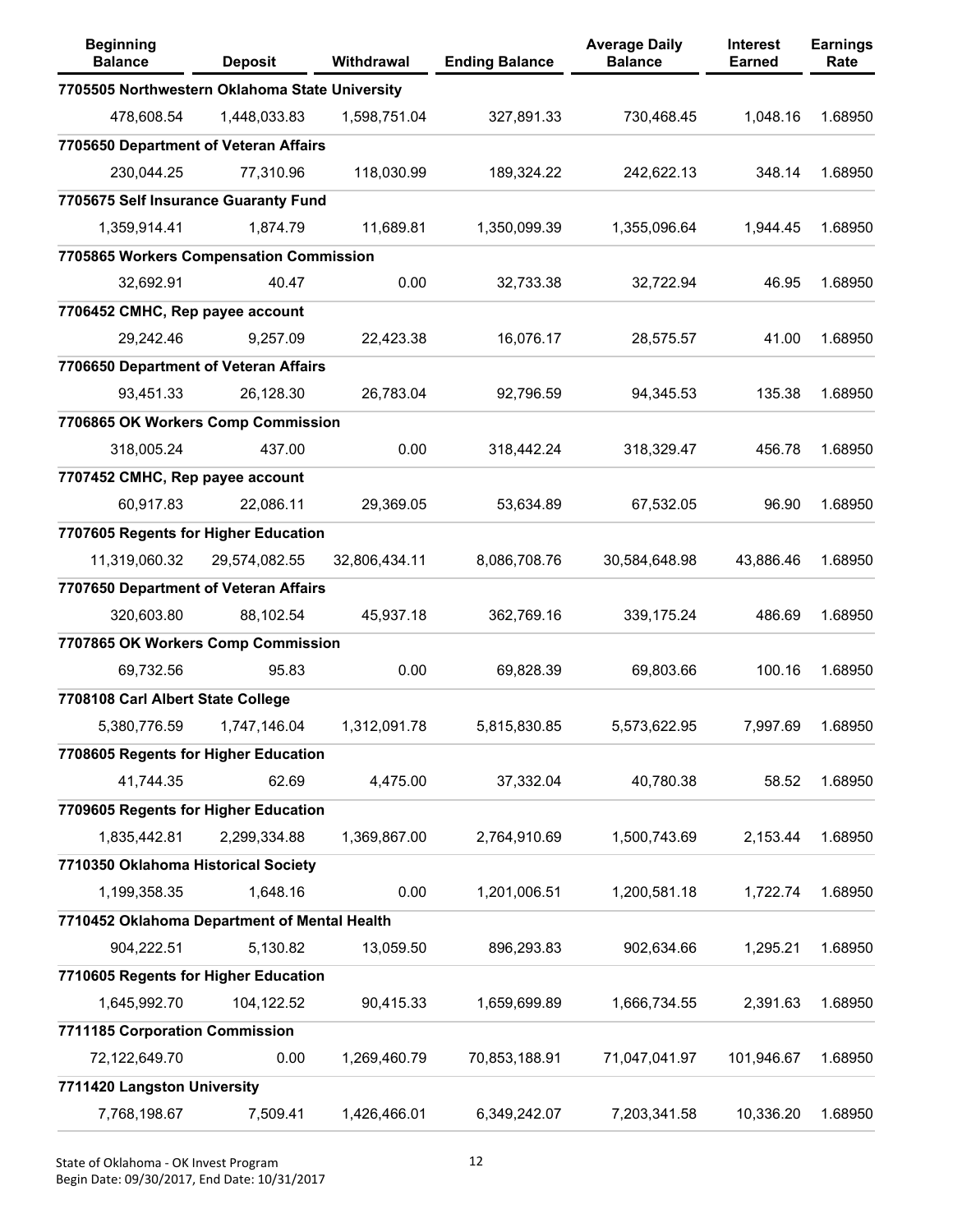| <b>Beginning</b><br><b>Balance</b>          | <b>Deposit</b> | Withdrawal   | <b>Ending Balance</b> | <b>Average Daily</b><br><b>Balance</b> | Interest<br><b>Earned</b> | <b>Earnings</b><br>Rate |
|---------------------------------------------|----------------|--------------|-----------------------|----------------------------------------|---------------------------|-------------------------|
| 7711452 Griffin Memorial Hospital Rep Payee |                |              |                       |                                        |                           |                         |
| 40,066.81                                   | 1,693.02       | 1.30         | 41,758.53             | 40,158.57                              | 57.62                     | 1.68950                 |
| 7711605 Regents for Higher Education        |                |              |                       |                                        |                           |                         |
| 805,643.64                                  | 1,130.53       | 0.00         | 806,774.17            | 806,482.42                             | 1,157.24                  | 1.68950                 |
| 7712605 Regents for Higher Education        |                |              |                       |                                        |                           |                         |
| 152,640.12                                  | 215.29         | 8,500.00     | 144,355.41            | 152,525.66                             | 218.86                    | 1.68950                 |
| 7713605 Regents for Higher Education        |                |              |                       |                                        |                           |                         |
| 1,910,295.35                                | 2,625.13       | 0.00         | 1,912,920.48          | 1,912,243.03                           | 2,743.91                  | 1.68950                 |
| 7714605 Regents for Higher Education        |                |              |                       |                                        |                           |                         |
| 11,540,012.45                               | 173,404.65     | 22,000.00    | 11,691,417.10         | 11,657,908.87                          | 16,728.14                 | 1.68950                 |
| 7715605 Regents for Higher Education        |                |              |                       |                                        |                           |                         |
| 455,817.42                                  | 626.38         | 0.00         | 456,443.80            | 456,282.15                             | 654.73                    | 1.68950                 |
| 7718605 Regents for Higher Education        |                |              |                       |                                        |                           |                         |
| 5,568,809.19                                | 1,368,338.15   | 1,485,889.95 | 5,451,257.39          | 5,219,115.07                           | 7,489.00                  | 1.68950                 |
| 7719605 Regents for Higher Education        |                |              |                       |                                        |                           |                         |
| 33,695.92                                   | 66.30          | 0.00         | 33,762.22             | 33,747.69                              | 48.43                     | 1.68950                 |
| 7723623 Seminole State College              |                |              |                       |                                        |                           |                         |
| 1,220,390.69                                | 1,076,794.14   | 1,666,517.10 | 630,667.73            | 512,962.69                             | 736.06                    | 1.68950                 |
| 7725100 Cameron University                  |                |              |                       |                                        |                           |                         |
| 3,300,553.93                                | 518,097.59     | 617,763.63   | 3,200,887.89          | 3,434,951.37                           | 4,928.87                  | 1.68950                 |
| 7730230 East Central University             |                |              |                       |                                        |                           |                         |
| 5,972,663.43                                | 4,465,855.28   | 1,047,400.33 | 9,391,118.38          | 8,596,022.61                           | 12,334.59                 | 1.68950                 |
| 7730830 Department of Human Services        |                |              |                       |                                        |                           |                         |
| 180,468.87                                  | 7,367.76       | 14,832.67    | 173,003.96            | 179,378.59                             | 257.39                    | 1.68950                 |
| 7740605 Regents for Higher Education        |                |              |                       |                                        |                           |                         |
| 15,440,423.93                               | 4,815,860.69   | 4,702,949.65 | 15,553,334.97         | 15,263,485.38                          | 21,901.85                 | 1.68950                 |
| 7741241 Redlands Community College          |                |              |                       |                                        |                           |                         |
| 635,234.20                                  | 609,347.10     | 308,693.72   | 935,887.58            | 761,942.99                             | 1,093.33                  | 1.68950                 |
| 7745605 Regents for Higher Education        |                |              |                       |                                        |                           |                         |
| 588.46                                      | 224,996.91     | 224,000.00   | 1,585.37              | 22,925.46                              | 32.90                     | 1.68950                 |
| 7747470 Murray State College                |                |              |                       |                                        |                           |                         |
| 2,788,884.51                                | 5,383,766.82   | 3,397,106.72 | 4,775,544.61          | 5,456,095.97                           | 7,829.05                  | 1.68950                 |
| 7750350 Oklahoma Historical Society         |                |              |                       |                                        |                           |                         |
| 999,011.24                                  | 32,617.29      | 55,019.39    | 976,609.14            | 981,719.25                             | 1,408.69                  | 1.68950                 |
| 7750531 Rose State College                  |                |              |                       |                                        |                           |                         |
| 7,592,549.50                                | 4,396,459.92   | 661,587.43   | 11,327,421.99         | 10,385,310.55                          | 14,902.07                 | 1.68950                 |
| 7751485 Northeastern State University       |                |              |                       |                                        |                           |                         |
| 12, 175, 207.83                             | 3,546,707.49   | 2,805,320.16 | 12,916,595.16         | 11,720,818.24                          | 16,818.41                 | 1.68950                 |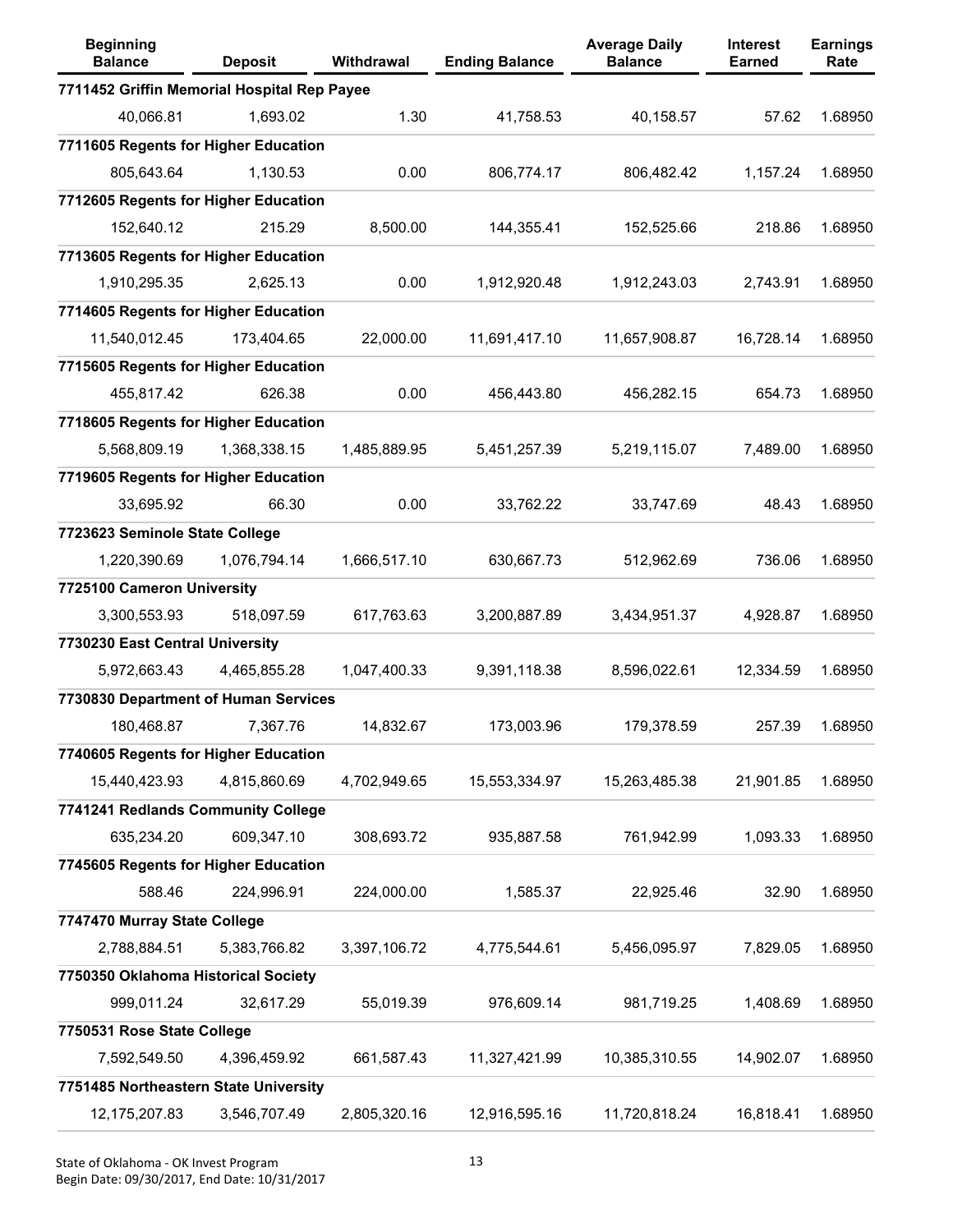| <b>Beginning</b><br><b>Balance</b>             | <b>Deposit</b> | Withdrawal   | <b>Ending Balance</b> | <b>Average Daily</b><br><b>Balance</b> | <b>Interest</b><br><b>Earned</b> | <b>Earnings</b><br>Rate |
|------------------------------------------------|----------------|--------------|-----------------------|----------------------------------------|----------------------------------|-------------------------|
| 7752485 Northeastern State University          |                |              |                       |                                        |                                  |                         |
| 2,523,169.51                                   | 7,217.30       | 0.00         | 2,530,386.81          | 2,525,862.99                           | 3,624.41                         | 1.68950                 |
| 7765665 Southwestern Oklahoma State University |                |              |                       |                                        |                                  |                         |
| 5,917,982.16                                   | 1,435,453.87   | 4,718,501.31 | 2,634,934.72          | 4,945,962.24                           | 7,097.05                         | 1.68950                 |
| 7790041 Western Oklahoma State University      |                |              |                       |                                        |                                  |                         |
| 0.00                                           | 104,347.13     | 26,950.13    | 77,397.00             | 27,835.52                              | 39.94                            | 1.68950                 |
| 7790120 University of Central Oklahoma         |                |              |                       |                                        |                                  |                         |
| 535,439.39                                     | 747,878.89     | 737,716.83   | 545,601.45            | 967,638.24                             | 1,388.48                         | 1.68950                 |
| 7790230 East Central University                |                |              |                       |                                        |                                  |                         |
| 0.00                                           | 497,870.74     | 207,747.12   | 290,123.62            | 304,721.33                             | 437.25                           | 1.68950                 |
| 7790241 Redlands Community College             |                |              |                       |                                        |                                  |                         |
| 0.00                                           | 71,186.98      | 48,207.30    | 22,979.68             | 38,918.48                              | 55.84                            | 1.68950                 |
| 7790470 Murray State College                   |                |              |                       |                                        |                                  |                         |
| 74,146.43                                      | 77,616.00      | 98,706.01    | 53.056.42             | 91,577.55                              | 131.41                           | 1.68950                 |
| 7790490 Northern Oklahoma College              |                |              |                       |                                        |                                  |                         |
| 383,411.69                                     | 200,374.18     | 209,068.31   | 374,717.56            | 449,740.12                             | 645.34                           | 1.68950                 |
| 7790665 Southwestern Oklahoma State University |                |              |                       |                                        |                                  |                         |
| 0.00                                           | 838,745.73     | 205,471.88   | 633,273.85            | 316,056.95                             | 453.52                           | 1.68950                 |
| 7805370 OIFA                                   |                |              |                       |                                        |                                  |                         |
| 14,437.44                                      | 19.84          | 0.00         | 14,457.28             | 14,452.16                              | 20.74                            | 1.68950                 |
| 7823740 OCIA 2008B Reserve Fund                |                |              |                       |                                        |                                  |                         |
| 632.17                                         | 0.87           | 0.00         | 633.04                | 632.82                                 | 0.91                             | 1.68950                 |
| 7845740 OCIA 2008A Sinking Fund                |                |              |                       |                                        |                                  |                         |
| 4,357.60                                       | 5.60           | 0.00         | 4,363.20              | 4,361.75                               | 6.26                             | 1.68950                 |
| 7846740 OCIA 2008B Sinking Fund                |                |              |                       |                                        |                                  |                         |
| 1,788.71                                       | 2.31           | 0.00         | 1,791.02              | 1,790.42                               | 2.57                             | 1.68950                 |
| 7847740 OSF Building Project Fund              |                |              |                       |                                        |                                  |                         |
| 3,557,815.07                                   | 4,889.15       | 0.00         | 3,562,704.22          | 3,561,442.50                           | 5,110.38                         | 1.68950                 |
| 7848740 OSF Building Project Fund              |                |              |                       |                                        |                                  |                         |
| 787,616.43                                     | 1,082.70       | 0.00         | 788,699.13            | 788,419.72                             | 1,131.32                         | 1.68950                 |
| 7849740 OCIA 2009A Sinking Fund                |                |              |                       |                                        |                                  |                         |
| 573,506.94                                     | 185,174.39     | 0.00         | 758,681.33            | 615,622.30                             | 883.37                           | 1.68950                 |
| 7850740 OCIA                                   |                |              |                       |                                        |                                  |                         |
| 2,736,892.27                                   | 882,196.80     | 0.00         | 3,619,089.07          | 2,937,539.14                           | 4,215.13                         | 1.68950                 |
| 7851740 OCIA                                   |                |              |                       |                                        |                                  |                         |
| 1,509,866.51                                   | 300,778.80     | 0.00         | 1,810,645.31          | 1,578,703.43                           | 2,265.31                         | 1.68950                 |
| 7852740 Oklahoma 2010A GO Sinking Fund         |                |              |                       |                                        |                                  |                         |
| 5,196,097.87                                   | 1,876,536.04   | 0.00         | 7,072,633.91          | 6,467,721.38                           | 9,280.65                         | 1.68950                 |